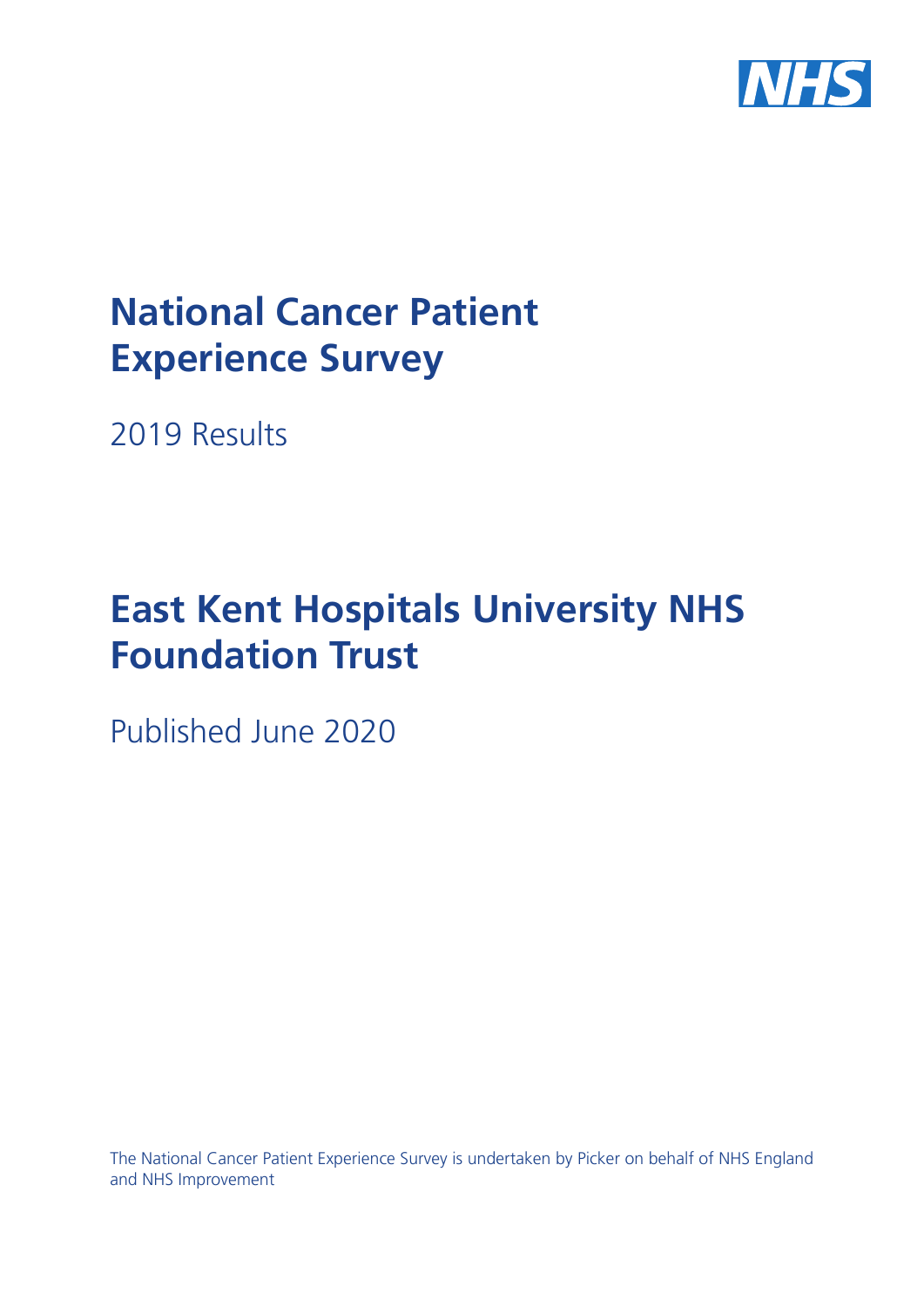# **Executive Summary** Case Mix Adjusted scores

#### **Cancer Dashboard Questions**

The following seven questions are included in phase 1 of the Cancer Dashboard developed by Public Health England and NHS England:

Q61. Patient's average rating of care scored from very poor to very good

| $\mathbf{0}$ | 2                                                             | 3 | 5 | 6 | 8   | q | 10                                                                                            |  |
|--------------|---------------------------------------------------------------|---|---|---|-----|---|-----------------------------------------------------------------------------------------------|--|
|              |                                                               |   |   |   | 8.7 |   |                                                                                               |  |
|              |                                                               |   |   |   |     |   | Q18. Patient definitely involved as much as they wanted in decisions about care and treatment |  |
|              |                                                               |   |   |   |     |   | Q19. Patient given the name of a CNS who would support them through their treatment           |  |
|              | Q20. Patient found it very or quite easy to contact their CNS |   |   |   |     |   |                                                                                               |  |
|              |                                                               |   |   |   |     |   | Q39. Patient always felt they were treated with respect and dignity while in hospital         |  |
|              | leaving hospital                                              |   |   |   |     |   | Q41. Hospital staff told patient who to contact if worried about condition or treatment after |  |
| 58%          | treatment                                                     |   |   |   |     |   | Q55. General practice staff definitely did everything they could to support patient during    |  |
|              | Questions Qutside Expected Range                              |   |   |   |     |   |                                                                                               |  |

#### **Questions Outside Expected Range**

|                                                                                                                  |            | Case Mix Adjusted Scores   |                            |                   |
|------------------------------------------------------------------------------------------------------------------|------------|----------------------------|----------------------------|-------------------|
|                                                                                                                  | 2019 Score | Lower<br>Expected<br>Range | Upper<br>Expected<br>Range | National<br>Score |
| Q10. Patient told they could bring a family member or friend when first told they had cancer                     | 71%        | 72%                        | 81%                        | 77%               |
| Q16. Patient definitely given practical advice and support in dealing with side effects of<br>treatment          | 59%        | 64%                        | 71%                        | 67%               |
| Q17. Patient definitely told about side effects that could affect them in the future                             | 52%        | 53%                        | 60%                        | 57%               |
| Q19. Patient given the name of a CNS who would support them through their treatment                              | 89%        | 89%                        | 95%                        | 92%               |
| Q20. Patient found it very or quite easy to contact their CNS                                                    | 75%        | 81%                        | 89%                        | 85%               |
| Q21. Patient got understandable answers to important questions all or most of the time                           | 82%        | 85%                        | 90%                        | 87%               |
| Q22. Hospital staff gave information about support or self-help groups for people with<br>cancer                 | 82%        | 85%                        | 91%                        | 88%               |
| Q23. Hospital staff discussed or gave information about the impact cancer could have on<br>day to day activities | 80%        | 81%                        | 87%                        | 84%               |
| Q24. Hospital staff gave information on getting financial help or possible benefits                              | 51%        | 57%                        | 68%                        | 63%               |
| Q27. Beforehand, patient had all the information needed about the operation                                      | 94%        | 94%                        | 98%                        | 96%               |
| Q34. Patient thought there were always or nearly always enough nurses on duty to care for<br>them                | 52%        | 57%                        | 71%                        | 64%               |
| Q35. All hospital staff asked patient what name they prefer to be called by                                      | 63%        | 63%                        | 79%                        | 71%               |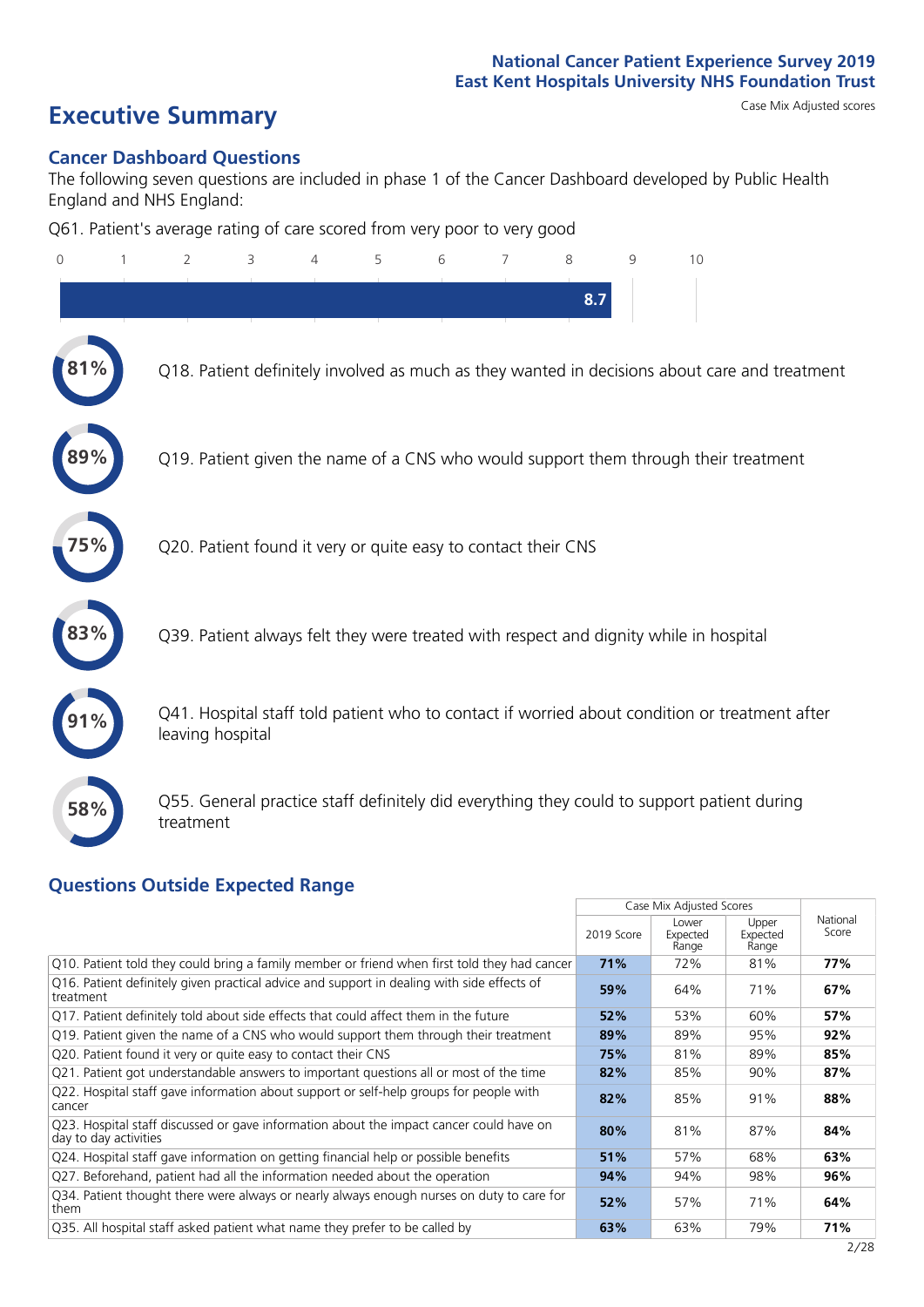|                                                                                                                       |            | Case Mix Adjusted Scores   |                            |                   |
|-----------------------------------------------------------------------------------------------------------------------|------------|----------------------------|----------------------------|-------------------|
|                                                                                                                       | 2019 Score | Lower<br>Expected<br>Range | Upper<br>Expected<br>Range | National<br>Score |
| Q36. Patient always given enough privacy when discussing condition or treatment                                       | 80%        | 81%                        | 88%                        | 85%               |
| Q37. Patient definitely found hospital staff to discuss worries or fears during their inpatient<br>visit              | 41%        | 46%                        | 58%                        | 52%               |
| Q39. Patient always felt they were treated with respect and dignity while in hospital                                 | 83%        | 84%                        | 91%                        | 88%               |
| Q41. Hospital staff told patient who to contact if worried about condition or treatment after<br>leaving hospital     | 91%        | 92%                        | 97%                        | 94%               |
| Q43. Patient definitely found hospital staff to discuss worries or fears during their outpatient<br>or day case visit | 66%        | 67%                        | 74%                        | 71%               |
| Q50. Patient given enough information about whether chemotherapy was working in a<br>completely understandable way    | 60%        | 63%                        | 72%                        | 68%               |
| Q51. Hospital staff definitely gave family or someone close all the information needed to<br>help care at home        | 53%        | 56%                        | 63%                        | 60%               |
| Q52. Patient definitely given enough support from health or social services during treatment                          | 43%        | 45%                        | 59%                        | 52%               |
| Q53. Patient definitely given enough support from health or social services after treatment                           | 35%        | 38%                        | 52%                        | 45%               |
| Q57. Patient given a care plan                                                                                        | 31%        | 34%                        | 41%                        | 38%               |
| Q61. Patient's average rating of care scored from very poor to very good                                              | 8.7        | 8.7                        | 8.9                        | 8.8               |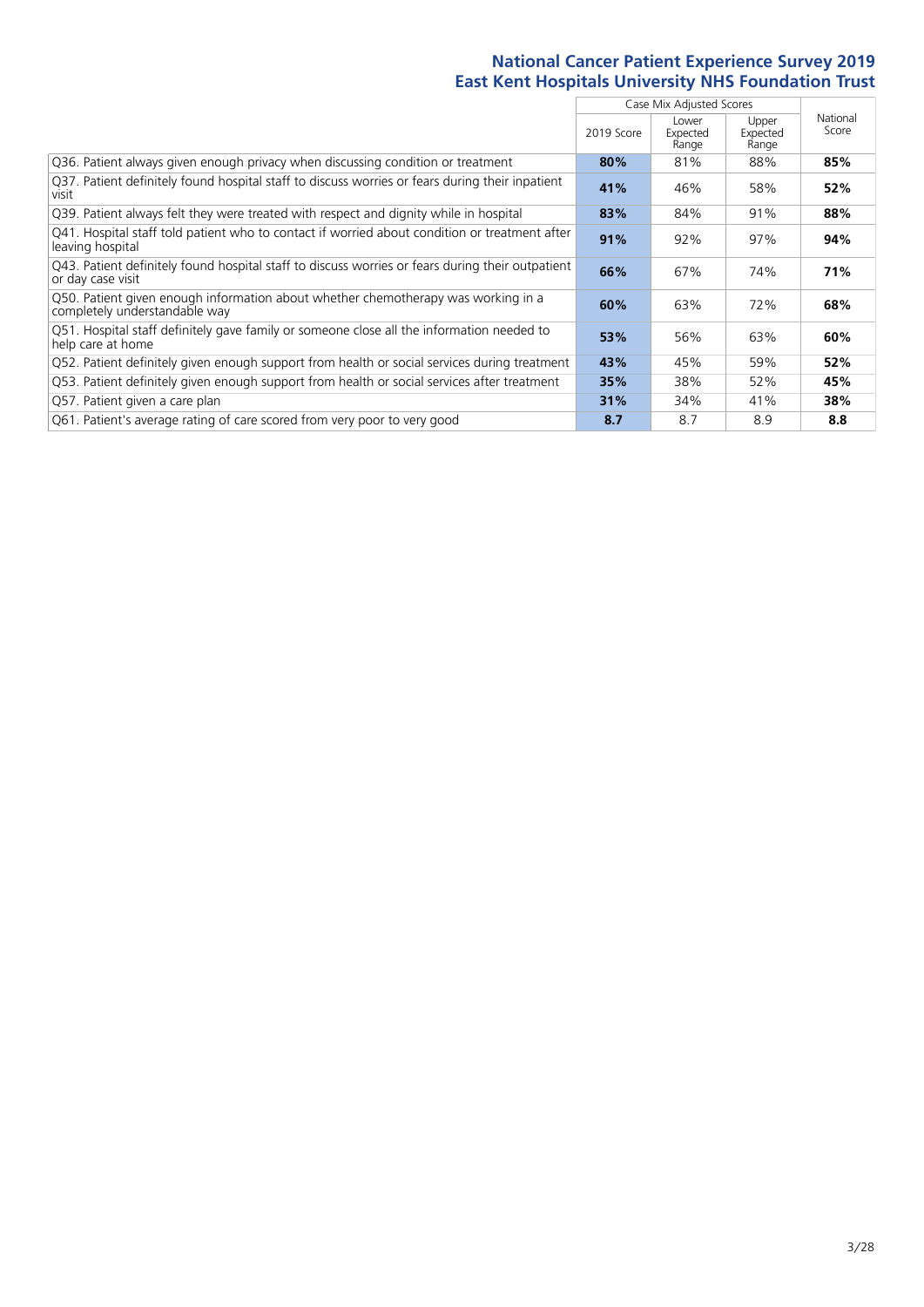## **Introduction**

The National Cancer Patient Experience Survey 2019 is the ninth iteration of the survey first undertaken in 2010. It has been designed to monitor national progress on cancer care; to provide information to drive local quality improvements; to assist commissioners and providers of cancer care; and to inform the work of the various charities and stakeholder groups supporting cancer patients.

The survey was overseen by a national Cancer Patient Experience Advisory Group. This Advisory Group set the principles and objectives of the survey programme and guided questionnaire development. The survey was commissioned and managed by NHS England. The survey provider, Picker, is responsible for designing, running and analysing the survey.

The 2019 survey involved 143 NHS Trusts. Out of 111,366 people, 67,858 people responded to the survey, yielding a response rate of 61%.

# **Methodology**

#### **Eligibility, eldwork and survey methods**

The sample for the survey included all adult (aged 16 and over) NHS patients, with a confirmed primary diagnosis of cancer, discharged from an NHS Trust after an inpatient episode or day case attendance for cancer related treatment in the months of April, May and June 2019. The fieldwork for the survey was undertaken between December 2019 and March 2020.

As in the previous four years, the survey used a mixed mode methodology. Questionnaires were sent by post, with two reminders where necessary, but also included an option to complete the questionnaire online. A Freephone helpline and email was available for respondents to opt out, ask questions about the survey, enable them to complete their questionnaire over the phone and provide access to a translation and interpreting facility for those whose first language was not English.

#### **Case-mix adjustment**

Both unadjusted and adjusted scores are presented in this report. Case-mix adjusted scores allows us to account for the impact that differing patient populations might have on results. By using the case-mix adjusted estimates we can obtain a greater understanding of how a Trust is performing given their patient population. The factors taken into account in this case-mix adjustment are gender, age, ethnic group, deprivation, and tumour group.

#### **Scoring methodology**

Fifty-two questions from the questionnaire are scored as these questions relate directly to patient experience. For all but one question (Q61), scores are presented as the percentage of positive responses out of all scored responses. For Q61, respondents rate their overall care on a scale of 0 to 10, of which the average was calculated for this question's presented score. The percentages in this report have been rounded to the nearest percentage point. Therefore, in some cases the figures do not appear to add up to 100%.

#### **Statistical significance**

In the reporting of 2019 results, appropriate statistical tests have been undertaken to identify unadjusted scores for which the change over time is 'statistically significant'. Thirty-seven scored questions in 2019 have been compared with those of 2018 and a statistically significant change between the two years has been reported where identified.

For the scored questions that are comparable beyond 2018, statistically significant change over the five years has also been reported where identified. A statistically significant difference means that the change in the result is very unlikely to have occurred by sampling variation.

#### **Suppression**

#### **Question-level suppression**

For scores where the base size per question is  $<$ 21, the score will be suppressed and replaced with an asterisk (\*). The base size will include neutral response options.

#### **Double suppression**

If any group within a particular sub-group breakdown (such as the tumour group breakdown) has <21 responses, then the figure for this particular group is suppressed and replaced with an asterisk (\*). If there is only one group within the sub-group breakdown that has <21 respondents, and is therefore suppressed, the group with the next lowest number of respondents is also supressed and replaced with an asterisk (\*) (regardless if it is greater than or less than 21).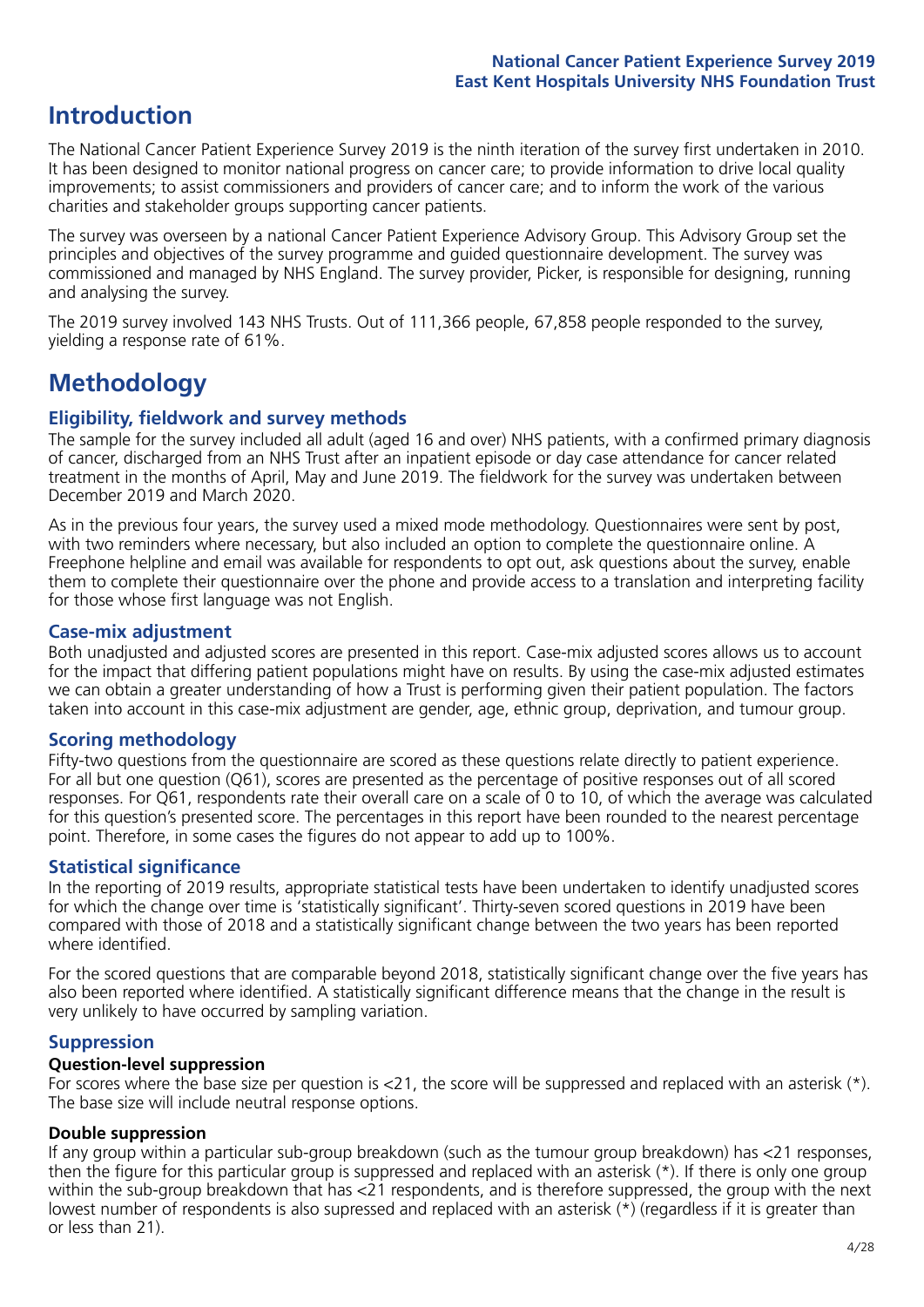## **Understanding the results**

This report shows how this Trust scored for each question in the survey, compared with national results and previous year's results. It is aimed at helping individual Trusts to understand their performance and identify areas for local improvement. Below is a description of the type of results presented within this report and how to understand them.

#### **Expected range charts**

The expected range charts in this report show a bar with the lowest and highest score received for each question nationally. Within this bar, an expected range is given (in grey) and a black diamond represents the actual score for this Trust.

Trusts whose score is above the upper limit of the expected range (in the dark blue) are positive outliers, with a score statistically significantly higher than the national mean. This indicates that the Trust performs better than what Trusts of the same size and demographics are expected to perform. The opposite is true if the score is below the lower limit of the expected range (in the light blue); these are negative outliers. For scores within the expected range (in the grey), the score is what we would expect given the Trust's size and demographics.

#### **Comparability tables**

The comparability tables show the 2018 and 2019 unadjusted scores for this Trust for each scored question. If there is a significant change from 2018 and 2019 or overall from 2015 to 2019, an arrow will be presented for the direction of change. The adjusted 2019 score will also be presented for each scored question along with the lower and upper expected range and national score. Scores above the upper limit of the expected range will be highlighted dark blue, scores below the lower limit of the expected range will be highlighted light blue, and scores within the lower and upper limit of the expected ranges will be highlighted grey.

#### **Tumour type tables**

The tumour type tables show the unadjusted scores for each scored question for each of the 13 tumour groups. The national score for that tumour group is also shown. Unadjusted scores for the same tumour type across different Trusts may not be comparable, as they do not account for the impact that differing patient populations might have on results. Central nervous system is abbreviated as 'CNS' and lower gastrointestinal tract is abbreviated as 'LGT' throughout this report.

#### **Year on year charts**

The year on year charts show five columns representing the unadjusted scores of the last five years (2015, 2016, 2017, 2018 and 2019) for each scored question.

#### **Notes on specific questions**

Following the development phase of the 2019 survey, several changes were made to the questionnaire. Six scored questions were amended (Q5, Q18, Q30, Q35, Q56 and Q60) and one non-scored question (Q29) was amended that impacted the comparability of questions Q30 to Q41. Of all questions changed or impacted by change, only Q60 is presented with historical comparisons; though the results should be interpreted with caution.

#### **Unadjusted data and case-mix adjusted data**

Unadjusted data should be used to see the actual responses from patients relating to the Trust. Case-mix adjusted data, together with expected ranges, should be used to understand whether the results are significantly higher or lower than national results taking account of the patient mix.

### **Further information**

This research was carried out in accordance with the international standard for organisations conducting social research (accreditation to ISO20252:2012; certificate number GB08/74322). The 2019 survey data has been produced and published in line with the Code of Practice for Official Statistics.

For more information on the methodology, please see the Technical Document. It can be viewed along with the 2019 questionnaire and survey quidance on the website at [www.ncpes.co.uk](https://www.ncpes.co.uk/supporting-documents). For all other outputs at National, Trust, CCG and Cancer Alliance level, please see the PDF reports, Excel tables and dashboards at [www.ncpes.co.uk.](https://www.ncpes.co.uk/current-results)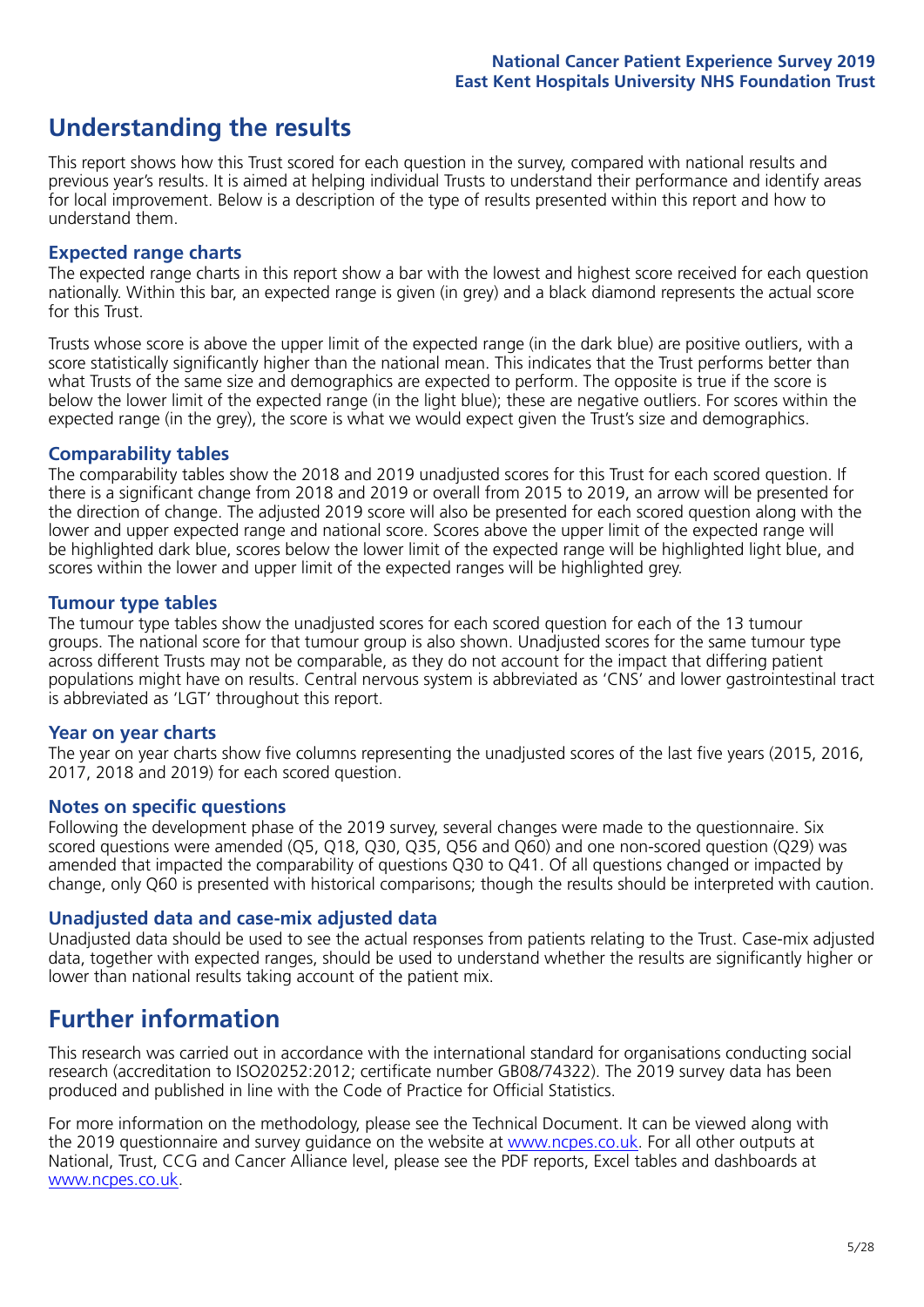### **Response Rate**

#### **Overall Response Rate**

893 patients responded out of a total of 1,433 patients, resulting in a response rate of 62%.

|          | Sample Size | Adjusted<br>Sample | Completed | Response Rate |
|----------|-------------|--------------------|-----------|---------------|
| Trust    | 1.528       | 1.433              | 893       | 62%           |
| National | 119.855     | 111.366            | 67.858    | 61%           |

#### **Respondents by Survey Type**

|                            | Number of<br>Respondents |
|----------------------------|--------------------------|
| Online                     | 81                       |
| Paper                      | 812                      |
| Phone                      |                          |
| <b>Translation Service</b> |                          |

#### **Respondents by Tumour Group**

|                      | Number of<br>Respondents |
|----------------------|--------------------------|
| <b>Brain / CNS</b>   | 4                        |
| <b>Breast</b>        | 232                      |
| Colorectal / LGT     | 98                       |
| Gynaecological       | 54                       |
| Haematological       | 124                      |
| <b>Head and Neck</b> | 32                       |
| Lung                 | 58                       |
| Prostate             | 76                       |
| Sarcoma              | 9                        |
| Skin                 | 51                       |
| <b>Upper Gastro</b>  | 29                       |
| Urological           | 57                       |
| Other                | 69                       |

#### **Respondents by Age and Gender**

Respondents year of birth has been used to determine age. This information has been amalgamated into 8 age bands. The age and gender distribution for the Trust was as follows:

|        | Age 16-24 | Age 25-34 | Age 35-44 | Age 45-54 | Age 55-64 | Age 65-74 | Age 75-84 | Age 85+        | Total |
|--------|-----------|-----------|-----------|-----------|-----------|-----------|-----------|----------------|-------|
| Male   |           |           |           | 12        | 66        | 164       | 102       | 22             | 372   |
| Female |           |           |           | 65        | 129       | 197       | 103       | $\overline{4}$ | 521   |
| Total  |           |           | 14        |           | 195       | 361       | 205       | 36             | 893   |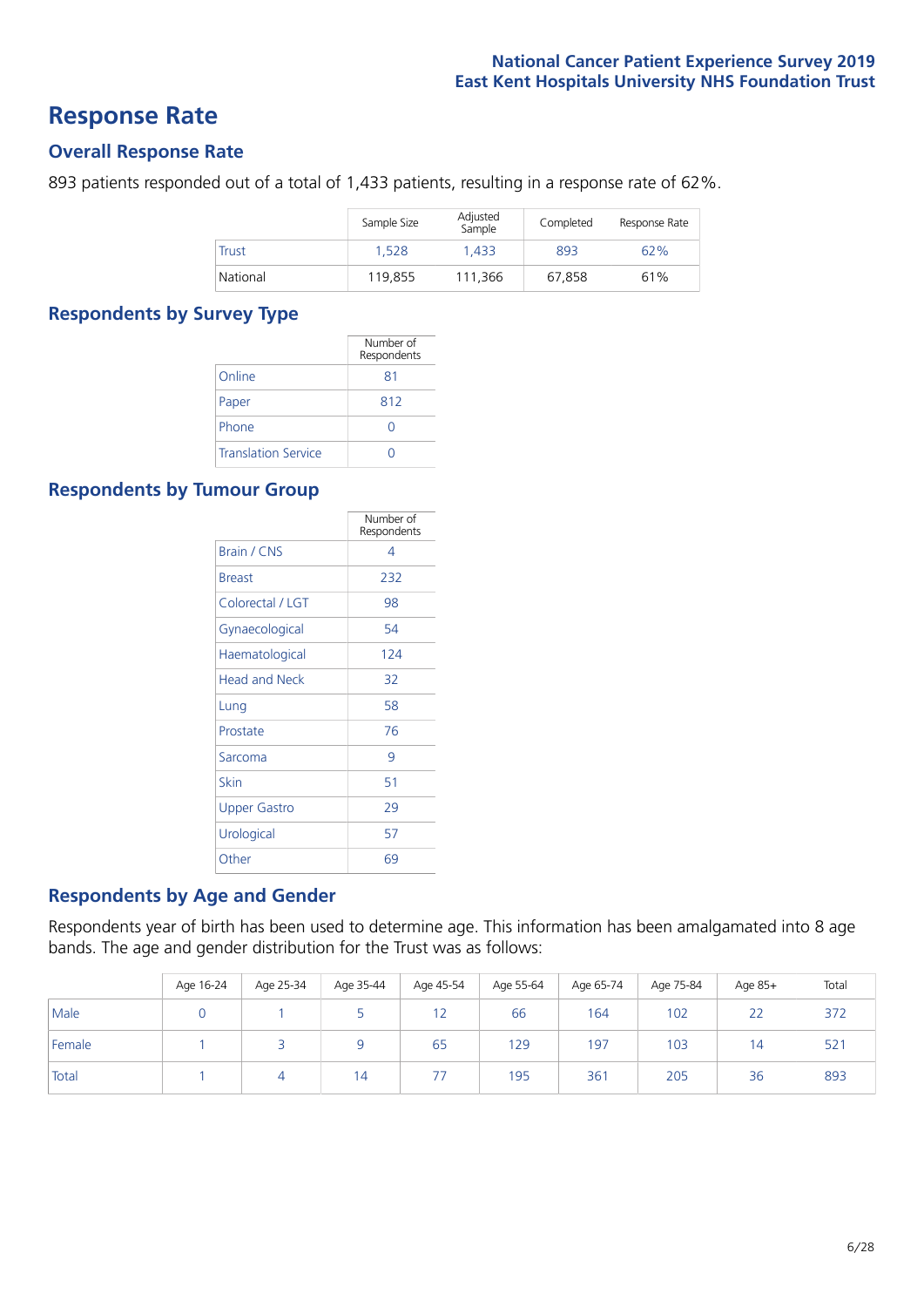# **Expected Range Charts**

| Lower Expected Range<br>Average                                                                                                                                                                                                                                                                                                                                                                                                                                                                                             |       |     | Upper Expected Range |     |     |            |            | Case Mix Adjusted Score  |                   |            |          |
|-----------------------------------------------------------------------------------------------------------------------------------------------------------------------------------------------------------------------------------------------------------------------------------------------------------------------------------------------------------------------------------------------------------------------------------------------------------------------------------------------------------------------------|-------|-----|----------------------|-----|-----|------------|------------|--------------------------|-------------------|------------|----------|
| <b>SEEING YOUR GP</b><br>Q1. Saw GP once or twice before being told they needed to go to<br>hospital<br>Q2. Patient thought they were seen as soon as necessary                                                                                                                                                                                                                                                                                                                                                             | $0\%$ | 10% | 20%                  | 30% | 40% | 50%        | 60%        | 70%                      | 80%<br>81%<br>85% |            | 90% 100% |
| <b>DIAGNOSTIC TESTS</b><br>Q5. Received all the information needed about the test<br>Q6. The length of time waiting for the test to be done was about<br>right<br>Q7. Test results explained in completely understandable way                                                                                                                                                                                                                                                                                               | 0%    | 10% | 20%                  | 30% | 40% | 50%        | 60%        | 70%                      | 80%<br>80%        | 94%<br>88% | 90% 100% |
| <b>FINDING OUT WHAT WAS WRONG WITH YOU</b><br>Q10. Patient told they could bring a family member or friend when<br>first told they had cancer<br>Q11. Patient felt they were told sensitively that they had cancer<br>Q12. Patient completely understood the explanation of what was<br>wrong<br>Q13. Patient given easy to understand written information about<br>the type of cancer they had                                                                                                                             | 0%    | 10% | 20%                  | 30% | 40% | 50%        | 60%        | 70%<br>71%<br>72%<br>73% | 80%               | 86%        | 90% 100% |
| <b>DECIDING THE BEST TREATMENT FOR YOU</b><br>Q14. Patient felt that treatment options were completely explained<br>Q15. Patient felt possible side effects were definitely explained in<br>an understandable way<br>Q16. Patient definitely given practical advice and support in dealing<br>with side effects of treatment<br>Q17. Patient definitely told about side effects that could affect<br>them in the future<br>Q18. Patient definitely involved as much as they wanted in<br>decisions about care and treatment | $0\%$ | 10% | 20%                  | 30% | 40% | 50%<br>52% | 60%<br>59% | 70%<br>72%               | 80%<br>84%<br>81% |            | 90% 100% |
| <b>CLINICAL NURSE SPECIALIST (CNS)</b><br>Q19. Patient given the name of a CNS who would support them<br>through their treatment<br>Q20. Patient found it very or quite easy to contact their CNS<br>Q21. Patient got understandable answers to important questions<br>all or most of the time                                                                                                                                                                                                                              | $0\%$ | 10% | 20%                  | 30% | 40% | 50%        | 60%        | 70%<br>75%               | 80%<br>82%        | 89%        | 90% 100% |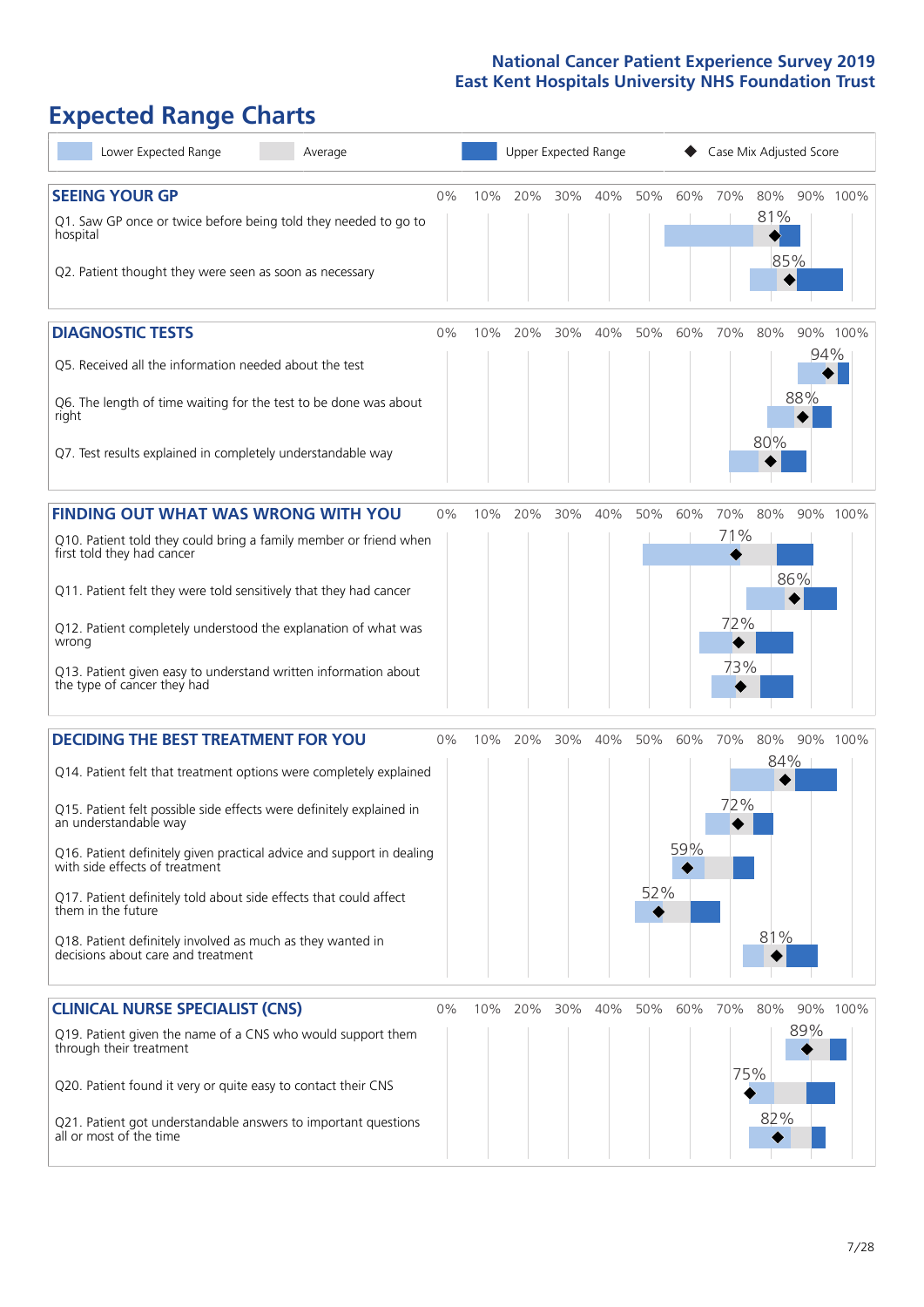# **Expected Range Charts**

| Lower Expected Range<br>Average                                                                                                                   |    |     |     | Upper Expected Range |     |     |     |         | Case Mix Adjusted Score |     |          |
|---------------------------------------------------------------------------------------------------------------------------------------------------|----|-----|-----|----------------------|-----|-----|-----|---------|-------------------------|-----|----------|
| <b>SUPPORT FOR PEOPLE WITH CANCER</b><br>Q22. Hospital staff gave information about support or self-help                                          | 0% | 10% | 20% | 30%                  | 40% | 50% |     | 60% 70% | 80%<br>82%              |     | 90% 100% |
| groups for people with cancer<br>Q23. Hospital staff discussed or gave information about the impact<br>cancer could have on day to day activities |    |     |     |                      |     |     |     |         | 80%                     |     |          |
| Q24. Hospital staff gave information on getting financial help or<br>possible benefits                                                            |    |     |     |                      |     | 51% |     |         |                         |     |          |
| Q25. Hospital staff told patient they could get free prescriptions                                                                                |    |     |     |                      |     |     |     |         | 79%                     |     |          |
| <b>OPERATIONS</b>                                                                                                                                 | 0% | 10% | 20% | 30%                  | 40% | 50% | 60% | 70%     | 80%                     |     | 90% 100% |
| Q27. Beforehand, patient had all the information needed about the<br>operation                                                                    |    |     |     |                      |     |     |     |         |                         | 94% |          |
| Q28. Afterwards, staff completely explained how operation had<br>gone in understandable way                                                       |    |     |     |                      |     |     |     |         | 77%                     |     |          |
| <b>HOSPITAL CARE AS AN INPATIENT</b>                                                                                                              | 0% | 10% | 20% | 30%                  | 40% | 50% | 60% | 70%     | 80%                     |     | 90% 100% |
| Q30. Hospital staff didn't talk in front of patient as if patient wasn't<br>there                                                                 |    |     |     |                      |     |     |     |         | 83%                     |     |          |
| Q31. Patient had confidence and trust in all doctors treating them                                                                                |    |     |     |                      |     |     |     |         | 82%                     |     |          |
| Q32. Patient's family or someone close definitely felt able to talk to<br>a doctor                                                                |    |     |     |                      |     |     |     | 70%     |                         |     |          |
| Q33. Patient had confidence and trust in all the ward nurses<br>treating them                                                                     |    |     |     |                      |     |     |     | 71%     |                         |     |          |
| Q34. Patient thought there were always or nearly always enough<br>nurses on duty to care for them                                                 |    |     |     |                      |     | 52% |     |         |                         |     |          |
| Q35. All hospital staff asked patient what name they prefer to be<br>called by                                                                    |    |     |     |                      |     |     | 63% |         |                         |     |          |
| Q36. Patient always given enough privacy when discussing<br>condition or treatment                                                                |    |     |     |                      |     |     |     |         | 80%                     |     |          |
| Q37. Patient definitely found hospital staff to discuss worries or<br>fears during their inpatient visit                                          |    |     |     |                      | 41% |     |     |         |                         |     |          |
| Q38. Hospital staff definitely did everything they could to help<br>control pain                                                                  |    |     |     |                      |     |     |     |         | 79%                     |     |          |
| Q39. Patient always felt they were treated with respect and dignity<br>while in hospital                                                          |    |     |     |                      |     |     |     |         | 83%                     |     |          |
| Q40. Patient given clear written information about what should or<br>should not do after leaving hospital                                         |    |     |     |                      |     |     |     |         | 83%                     |     |          |
| Q41. Hospital staff told patient who to contact if worried about<br>condition or treatment after leaving hospital                                 |    |     |     |                      |     |     |     |         |                         | 91% |          |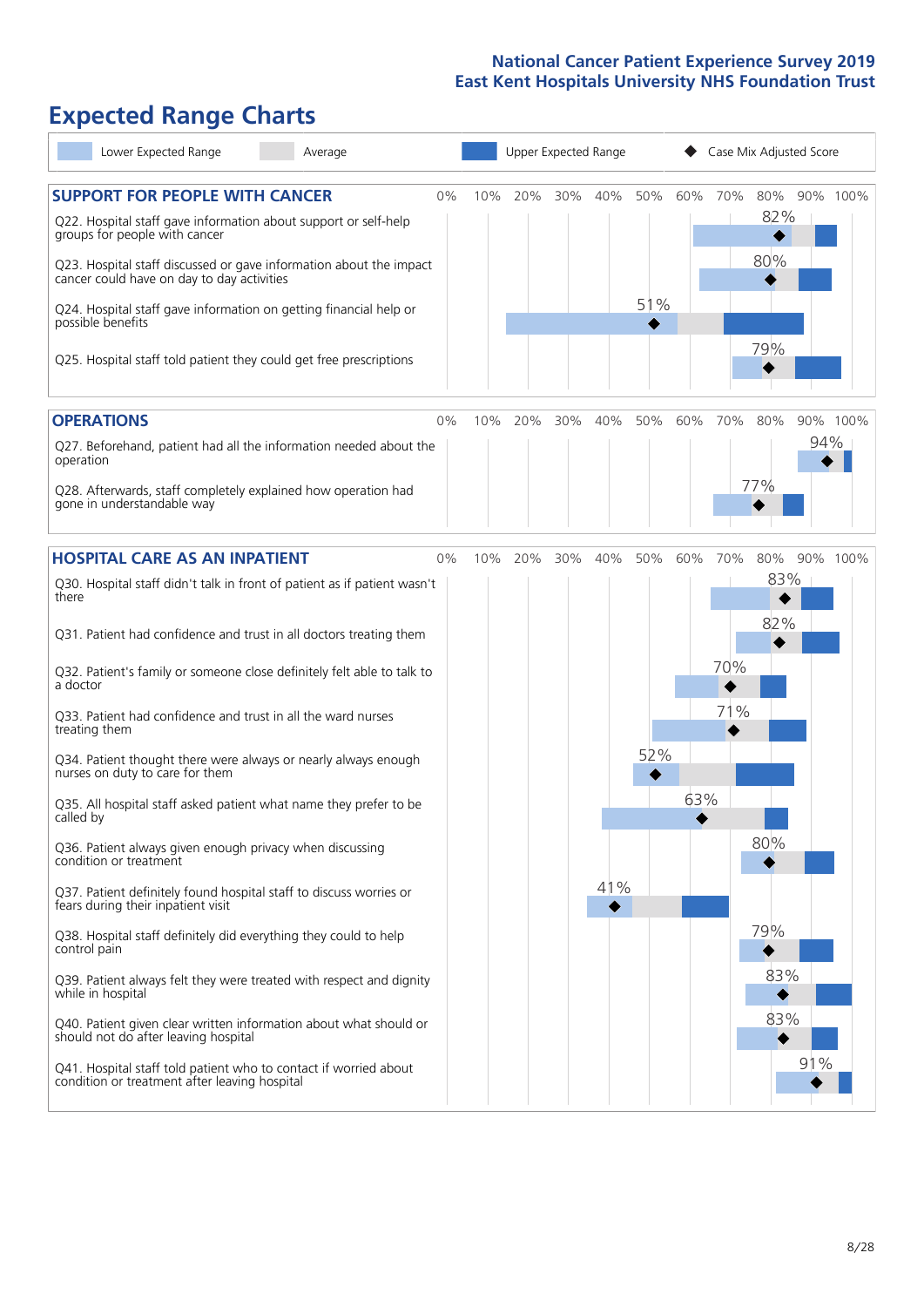# **Expected Range Charts**

|           | Lower Expected Range                                                                                  | Average                                                                                                                     |          |     |     |     | Upper Expected Range |     |          | Case Mix Adjusted Score |     |          |              |
|-----------|-------------------------------------------------------------------------------------------------------|-----------------------------------------------------------------------------------------------------------------------------|----------|-----|-----|-----|----------------------|-----|----------|-------------------------|-----|----------|--------------|
|           | fears during their outpatient or day case visit                                                       | <b>HOSPITAL CARE AS A DAY PATIENT / OUTPATIENT 0%</b><br>Q43. Patient definitely found hospital staff to discuss worries or |          | 10% | 20% | 30% | 40%                  | 50% |          | 60% 70%<br>66%          |     |          | 80% 90% 100% |
|           | outpatient appointment                                                                                | Q44. Cancer doctor had the right documents at patient's last                                                                |          |     |     |     |                      |     |          |                         |     |          | 95%          |
|           | about radiotherapy treatment                                                                          | Q46. Beforehand patient completely had all information needed                                                               |          |     |     |     |                      |     |          |                         | 84% |          |              |
|           | whether radiotherapy was working                                                                      | Q47. Patient completely given understandable information about                                                              |          |     |     |     |                      |     | 57%<br>♦ |                         |     |          |              |
|           | about chemotherapy treatment                                                                          | Q49. Beforehand patient completely had all information needed                                                               |          |     |     |     |                      |     | 60%      |                         | 82% |          |              |
|           | Q50. Patient given enough information about whether                                                   | chemotherapy was working in a completely understandable way                                                                 |          |     |     |     |                      |     |          |                         |     |          |              |
|           | <b>HOME CARE AND SUPPORT</b>                                                                          |                                                                                                                             | 0%       | 10% | 20% | 30% | 40%                  | 50% | 60%      | 70%                     | 80% |          | 90% 100%     |
|           | information needed to help care at home                                                               | Q51. Hospital staff definitely gave family or someone close all the                                                         |          |     |     |     |                      | 53% |          |                         |     |          |              |
|           | services during treatment                                                                             | Q52. Patient definitely given enough support from health or social                                                          |          |     |     |     | 43%<br>◆             |     |          |                         |     |          |              |
|           | services after treatment                                                                              | Q53. Patient definitely given enough support from health or social                                                          |          |     |     |     | 35%                  |     |          |                         |     |          |              |
|           | <b>CARE FROM YOUR GENERAL PRACTICE</b>                                                                |                                                                                                                             | 0%       | 10% | 20% | 30% | 40%                  | 50% | 60%      | 70%                     | 80% |          | 90% 100%     |
| treatment |                                                                                                       | Q54. GP given enough information about patient's condition and                                                              |          |     |     |     |                      |     |          |                         |     |          | 95%          |
|           | support patient during treatment                                                                      | Q55. General practice staff definitely did everything they could to                                                         |          |     |     |     |                      |     | 58%      |                         |     |          |              |
|           | <b>YOUR OVERALL NHS CARE</b>                                                                          |                                                                                                                             | $0\%$    | 10% | 20% | 30% | 40%                  | 50% | 60%      | 70%                     | 80% |          | 90% 100%     |
|           | well together to give best possible care                                                              | Q56. Different people treating and caring for patient always work                                                           |          |     |     |     |                      |     |          | 71%                     |     |          |              |
|           | Q57. Patient given a care plan                                                                        |                                                                                                                             |          |     |     | 31% |                      |     |          |                         |     |          |              |
|           |                                                                                                       | Q58. Overall the administration of care was good or very good                                                               |          |     |     |     |                      |     |          |                         |     | 87%      |              |
|           | Q59. Patient felt length of time for attending clinics and<br>appointments for cancer was about right |                                                                                                                             |          |     |     |     |                      |     |          | 70%                     |     |          |              |
|           | take part in cancer research                                                                          | Q60. Someone discussed with patient whether they would like to                                                              |          |     |     | 27% |                      |     |          |                         |     |          |              |
|           |                                                                                                       | Q61. Patient's average rating of care scored from very poor to very                                                         | $\Omega$ |     | 2   | 3   | 4                    | 5   | 6        | 7                       | 8   | 9<br>8.7 | 10           |
| good      |                                                                                                       |                                                                                                                             |          |     |     |     |                      |     |          |                         |     |          |              |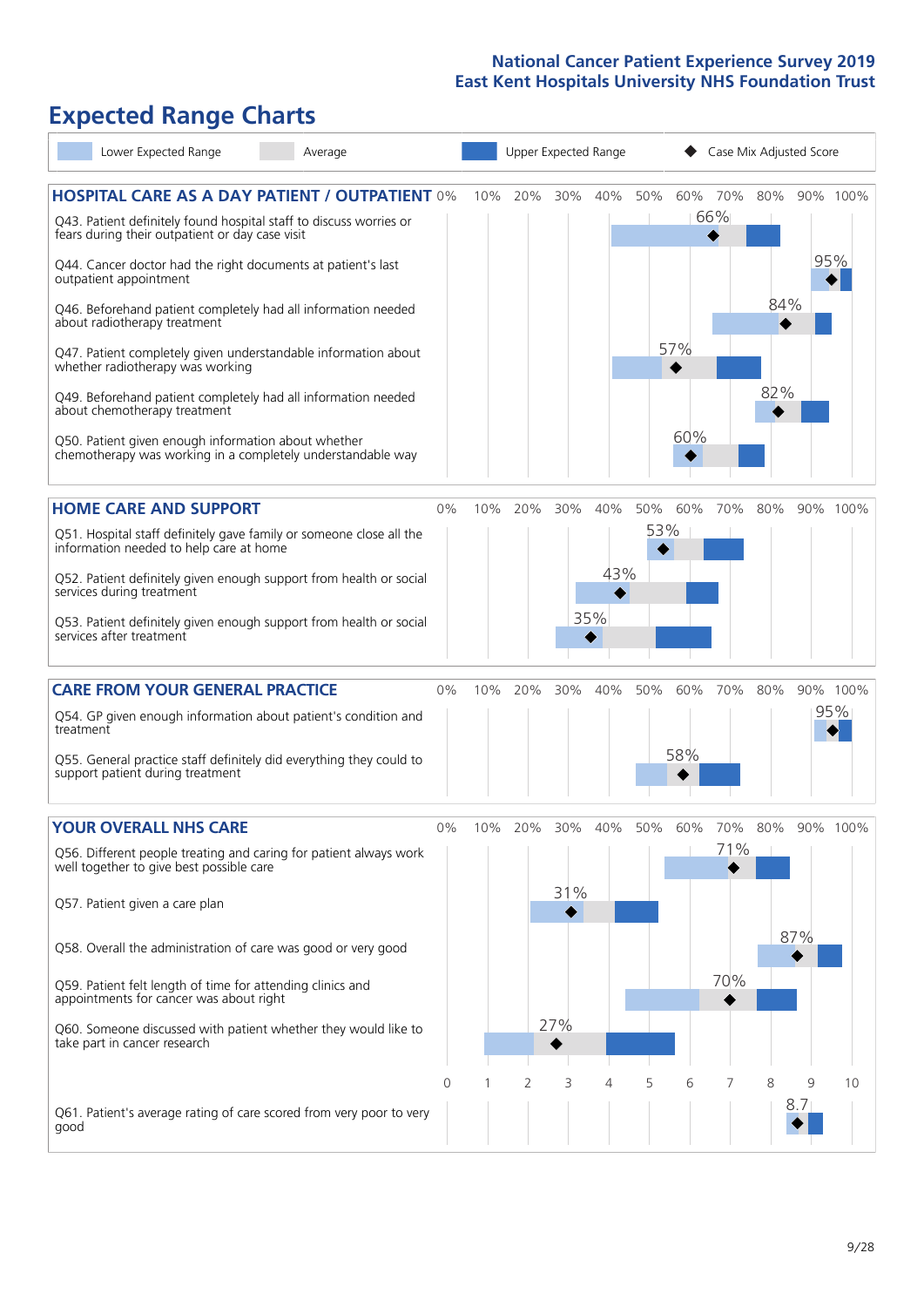# **Comparability Tables**

\* Indicates where a score has been suppressed because there are less than 21 responses.

\*\* No score available for 2018.

 $\triangle$  or  $\nabla$ 

Change 2018-2019: Indicates where 2019 score is significantly higher or lower than 2018 score Change Overall: Indicates significant change overall (2015, 2016, 2017, 2018 and 2019).

Adjusted Score below Lower Expected Range Adjusted Score between Upper and Lower Expected Ranges Adjusted Score above Upper Expected Range

|                                                                             |           |               | Unadjusted Scores |               |                                 |         |               | Case Mix Adjusted Scores |                                     |                   |
|-----------------------------------------------------------------------------|-----------|---------------|-------------------|---------------|---------------------------------|---------|---------------|--------------------------|-------------------------------------|-------------------|
|                                                                             | 2018<br>n | 2018<br>Score | 2019<br>n         | 2019<br>Score | Change Change <br>2018-<br>2019 | Overall | 2019<br>Score | Lower<br>Range           | Upper<br>Expected Expected<br>Range | National<br>Score |
| <b>SEEING YOUR GP</b>                                                       |           |               |                   |               |                                 |         |               |                          |                                     |                   |
| Q1. Saw GP once or twice before being told they needed to go<br>to hospital | 715       | 77%           | 635               | 82%           |                                 |         | 81%           | 76%                      | 82%                                 | 79%               |
| Q2. Patient thought they were seen as soon as necessary                     | 979       | 83%           | 876               | 85%           |                                 |         | 85%           | 82%                      | 86%                                 | 84%               |
| <b>DIAGNOSTIC TESTS</b>                                                     |           |               |                   |               |                                 |         |               |                          |                                     |                   |
| O5. Received all the information needed about the test                      | $***$     | **            | 776               | 94%           |                                 |         | 94%           | 93%                      | 97%                                 | 95%               |
| Q6. The length of time waiting for the test to be done was                  | 070       | 070/          | 701               | 000/          |                                 |         | 000/          | OCM                      | 000 <sup>1</sup>                    | 000/              |

| Q6. The length of time waiting for the test to be done was<br>about right | 870 | 87% | 791 | 88% |  | 88% | 86% | 90% | 88% |
|---------------------------------------------------------------------------|-----|-----|-----|-----|--|-----|-----|-----|-----|
| Q7. Test results explained in completely understandable way               | 866 | 80% | 783 | 81% |  | 80% | 77% | 83% | 80% |

| <b>FINDING OUT WHAT WAS WRONG WITH YOU</b>                                                      |     |     |     |     |  |     |     |     |     |
|-------------------------------------------------------------------------------------------------|-----|-----|-----|-----|--|-----|-----|-----|-----|
| Q10. Patient told they could bring a family member or friend<br>when first told they had cancer | 900 | 70% | 798 | 72% |  | 71% | 72% | 81% | 77% |
| Q11. Patient felt they were told sensitively that they had cancer                               | 985 | 85% | 886 | 86% |  | 86% | 83% | 88% | 86% |
| Q12. Patient completely understood the explanation of what<br>was wrong                         | 993 | 73% | 887 | 73% |  | 72% | 70% | 76% | 73% |
| Q13. Patient given easy to understand written information<br>about the type of cancer they had  | 893 | 74% | 802 | 73% |  | 73% | 71% | 77% | 74% |

| <b>DECIDING THE BEST TREATMENT FOR YOU</b>                                                              |      |     |     |     |  |     |     |     |     |
|---------------------------------------------------------------------------------------------------------|------|-----|-----|-----|--|-----|-----|-----|-----|
| Q14. Patient felt that treatment options were completely<br>explained                                   | 880  | 81% | 809 | 84% |  | 84% | 81% | 86% | 83% |
| Q15. Patient felt possible side effects were definitely explained<br>in an understandable way           | 954  | 70% | 859 | 72% |  | 72% | 70% | 76% | 73% |
| Q16. Patient definitely given practical advice and support in<br>dealing with side effects of treatment | 948  | 60% | 848 | 60% |  | 59% | 64% | 71% | 67% |
| Q17. Patient definitely told about side effects that could affect<br>them in the future                 | 904  | 52% | 809 | 53% |  | 52% | 53% | 60% | 57% |
| Q18. Patient definitely involved as much as they wanted in<br>decisions about care and treatment        | $**$ | **  | 879 | 82% |  | 81% | 78% | 84% | 81% |

| <b>CLINICAL NURSE SPECIALIST (CNS)</b>                                                    |     |     |     |        |     |     |     |     |
|-------------------------------------------------------------------------------------------|-----|-----|-----|--------|-----|-----|-----|-----|
| Q19. Patient given the name of a CNS who would support them<br>through their treatment    | 947 | 88% | 844 | $90\%$ | 89% | 89% | 95% | 92% |
| Q20. Patient found it very or quite easy to contact their CNS                             | 725 | 79% | 664 | 75%    | 75% | 81% | 89% | 85% |
| Q21. Patient got understandable answers to important<br>questions all or most of the time | 684 | 85% | 622 | 82%    | 82% | 85% | 90% | 87% |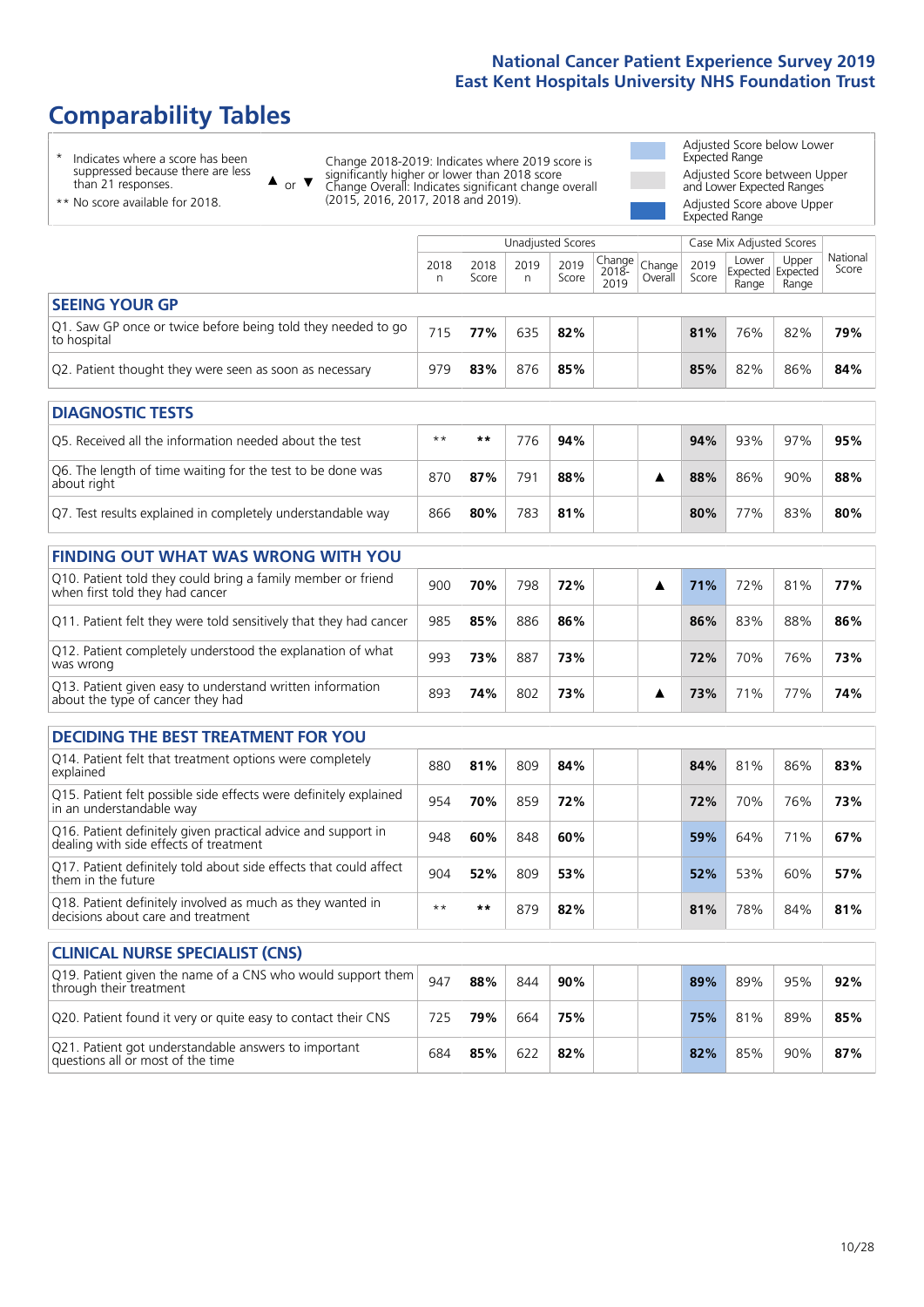# **Comparability Tables**

\* Indicates where a score has been suppressed because there are less than 21 responses.

\*\* No score available for 2018.

 $\triangle$  or  $\nabla$ 

Change 2018-2019: Indicates where 2019 score is significantly higher or lower than 2018 score Change Overall: Indicates significant change overall (2015, 2016, 2017, 2018 and 2019).

Adjusted Score below Lower Expected Range Adjusted Score between Upper and Lower Expected Ranges Adjusted Score above Upper Expected Range

|                                                                                                                   |                |               | <b>Unadjusted Scores</b> |               |                         |                   |               | Case Mix Adjusted Scores            |                |                   |
|-------------------------------------------------------------------------------------------------------------------|----------------|---------------|--------------------------|---------------|-------------------------|-------------------|---------------|-------------------------------------|----------------|-------------------|
|                                                                                                                   | 2018<br>n      | 2018<br>Score | 2019<br>n                | 2019<br>Score | Change<br>2018-<br>2019 | Change<br>Overall | 2019<br>Score | Lower<br>Expected Expected<br>Range | Upper<br>Range | National<br>Score |
| <b>SUPPORT FOR PEOPLE WITH CANCER</b>                                                                             |                |               |                          |               |                         |                   |               |                                     |                |                   |
| Q22. Hospital staff gave information about support or self-help<br>groups for people with cancer                  | 711            | 79%           | 669                      | 83%           |                         |                   | 82%           | 85%                                 | 91%            | 88%               |
| Q23. Hospital staff discussed or gave information about the<br>impact cancer could have on day to day activities  | 623            | 78%           | 590                      | 80%           |                         |                   | 80%           | 81%                                 | 87%            | 84%               |
| Q24. Hospital staff gave information on getting financial help or<br>possible benefits                            | 480            | 51%           | 444                      | 52%           |                         |                   | 51%           | 57%                                 | 68%            | 63%               |
| Q25. Hospital staff told patient they could get free prescriptions                                                | 410            | 75%           | 383                      | 80%           |                         |                   | 79%           | 78%                                 | 86%            | 82%               |
| <b>OPERATIONS</b>                                                                                                 |                |               |                          |               |                         |                   |               |                                     |                |                   |
| Q27. Beforehand, patient had all the information needed about<br>the operation                                    | 517            | 94%           | 424                      | 94%           |                         |                   | 94%           | 94%                                 | 98%            | 96%               |
| Q28. Afterwards, staff completely explained how operation had<br>gone in understandable way                       | 516            | 77%           | 421                      | 78%           |                         |                   | 77%           | 75%                                 | 83%            | 79%               |
| <b>HOSPITAL CARE AS AN INPATIENT</b>                                                                              |                |               |                          |               |                         |                   |               |                                     |                |                   |
| Q30. Hospital staff didn't talk in front of patient as if patient<br>wasn't there                                 | $* *$          | $***$         | 347                      | 84%           |                         |                   | 83%           | 80%                                 | 88%            | 84%               |
| Q31. Patient had confidence and trust in all doctors treating<br>them                                             | $* *$          | $***$         | 351                      | 83%           |                         |                   | 82%           | 80%                                 | 88%            | 84%               |
| Q32. Patient's family or someone close definitely felt able to talk<br>to a doctor                                | $* *$          | $***$         | 292                      | 71%           |                         |                   | 70%           | 67%                                 | 77%            | 72%               |
| O33. Patient had confidence and trust in all the ward nurses<br>treating them                                     | $\star\,\star$ | **            | 351                      | 72%           |                         |                   | 71%           | 69%                                 | 79%            | 74%               |
| Q34. Patient thought there were always or nearly always<br>enough nurses on duty to care for them                 | $* *$          | $***$         | 347                      | 53%           |                         |                   | 52%           | 57%                                 | 71%            | 64%               |
| Q35. All hospital staff asked patient what name they prefer to<br>be called by                                    | $* *$          | $***$         | 347                      | 63%           |                         |                   | 63%           | 63%                                 | 79%            | 71%               |
| Q36. Patient always given enough privacy when discussing<br>condition or treatment                                | $* *$          | $***$         | 350                      | 80%           |                         |                   | 80%           | 81%                                 | 88%            | 85%               |
| Q37. Patient definitely found hospital staff to discuss worries or<br>fears during their inpatient visit          | $* *$          | **            | 247                      | 42%           |                         |                   | 41%           | 46%                                 | 58%            | 52%               |
| Q38. Hospital staff definitely did everything they could to help<br>control pain                                  | $* *$          | $***$         | 304                      | 81%           |                         |                   | 79%           | 79%                                 | 87%            | 83%               |
| Q39. Patient always felt they were treated with respect and<br>dignity while in hospital                          | $\star\star$   | $***$         | 352                      | 84%           |                         |                   | 83%           | 84%                                 | 91%            | 88%               |
| Q40. Patient given clear written information about what should<br>or should not do after leaving hospital         | $* *$          | $***$         | 327                      | 84%           |                         |                   | 83%           | 82%                                 | 90%            | 86%               |
| Q41. Hospital staff told patient who to contact if worried about<br>condition or treatment after leaving hospital | $**$           | $***$         | 333                      | 91%           |                         |                   | 91%           | 92%                                 | 97%            | 94%               |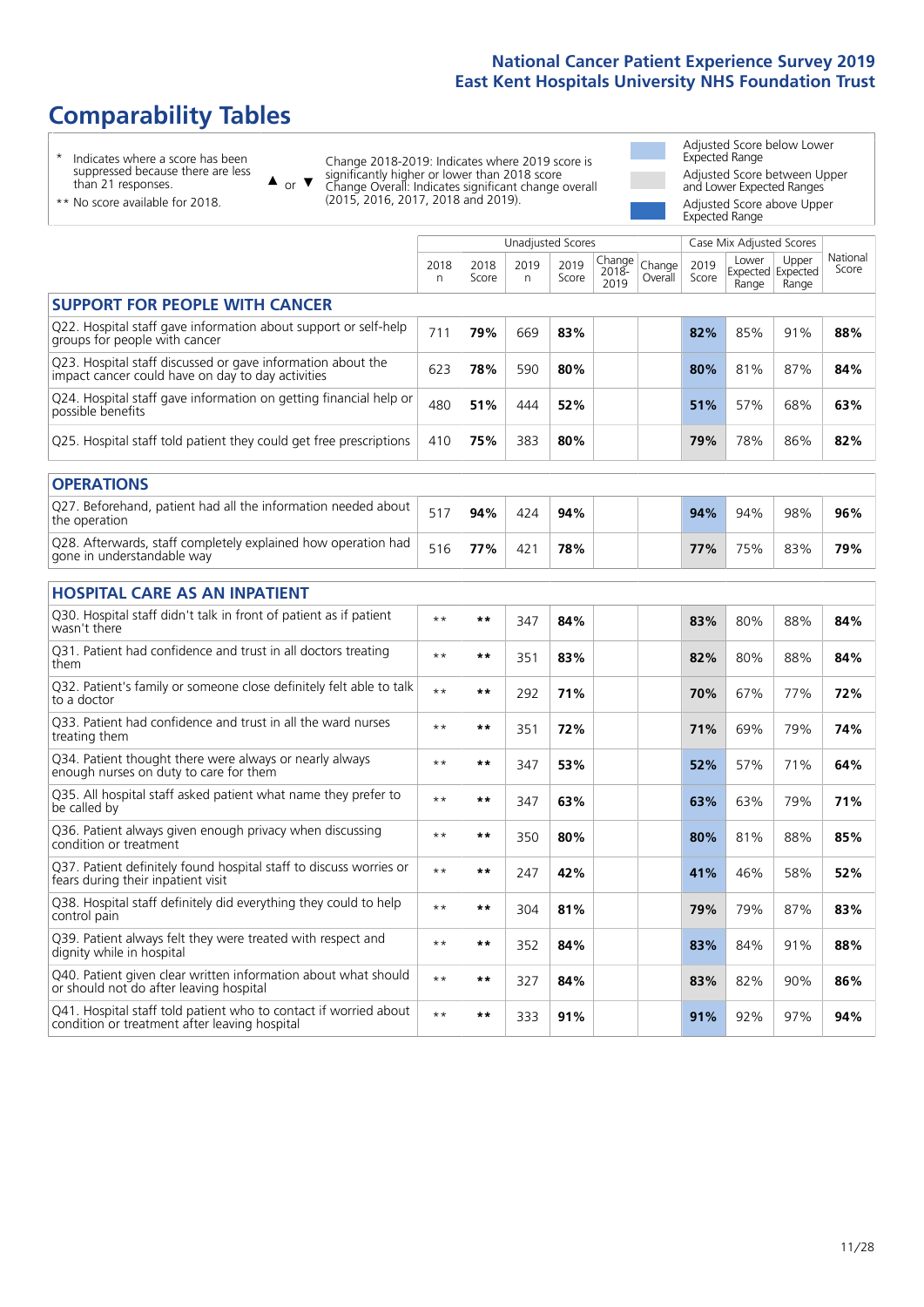# **Comparability Tables**

\* Indicates where a score has been suppressed because there are less than 21 responses.

\*\* No score available for 2018.

 $\triangle$  or  $\nabla$ 

Change 2018-2019: Indicates where 2019 score is significantly higher or lower than 2018 score Change Overall: Indicates significant change overall (2015, 2016, 2017, 2018 and 2019).

Adjusted Score below Lower Expected Range Adjusted Score between Upper and Lower Expected Ranges Adjusted Score above Upper Expected Range

|                                                                                                                       |              |               | <b>Unadjusted Scores</b> |               |                         |                   |               | Case Mix Adjusted Scores            |                |                   |
|-----------------------------------------------------------------------------------------------------------------------|--------------|---------------|--------------------------|---------------|-------------------------|-------------------|---------------|-------------------------------------|----------------|-------------------|
|                                                                                                                       | 2018<br>n    | 2018<br>Score | 2019<br>n                | 2019<br>Score | Change<br>2018-<br>2019 | Change<br>Overall | 2019<br>Score | Lower<br>Expected Expected<br>Range | Upper<br>Range | National<br>Score |
| <b>HOSPITAL CARE AS A DAY PATIENT / OUTPATIENT</b>                                                                    |              |               |                          |               |                         |                   |               |                                     |                |                   |
| Q43. Patient definitely found hospital staff to discuss worries or<br>fears during their outpatient or day case visit | 754          | 67%           | 649                      | 66%           |                         |                   | 66%           | 67%                                 | 74%            | 71%               |
| Q44. Cancer doctor had the right documents at patient's last<br>outpatient appointment                                | 889          | 94%           | 766                      | 95%           |                         |                   | 95%           | 94%                                 | 97%            | 96%               |
| Q46. Beforehand patient completely had all information needed<br>about radiotherapy treatment                         | 271          | 83%           | 221                      | 84%           |                         |                   | 84%           | 82%                                 | 91%            | 86%               |
| Q47. Patient completely given understandable information<br>about whether radiotherapy was working                    | 240          | 63%           | 196                      | 57%           |                         |                   | 57%           | 53%                                 | 67%            | 60%               |
| Q49. Beforehand patient completely had all information needed<br>about chemotherapy treatment                         | 540          | 83%           | 485                      | 82%           |                         |                   | 82%           | 81%                                 | 88%            | 84%               |
| Q50. Patient given enough information about whether<br>chemotherapy was working in a completely understandable way    | 500          | 62%           | 439                      | 60%           |                         |                   | 60%           | 63%                                 | 72%            | 68%               |
| <b>HOME CARE AND SUPPORT</b>                                                                                          |              |               |                          |               |                         |                   |               |                                     |                |                   |
| Q51. Hospital staff definitely gave family or someone close all<br>the information needed to help care at home        | 800          | 56%           | 708                      | 54%           |                         |                   | 53%           | 56%                                 | 63%            | 60%               |
| Q52. Patient definitely given enough support from health or<br>social services during treatment                       | 479          | 43%           | 403                      | 43%           |                         | ▼                 | 43%           | 45%                                 | 59%            | 52%               |
| Q53. Patient definitely given enough support from health or<br>social services after treatment                        | 290          | 37%           | 258                      | 36%           |                         |                   | 35%           | 38%                                 | 52%            | 45%               |
| CARE FROM YOUR GENERAL PRACTICE                                                                                       |              |               |                          |               |                         |                   |               |                                     |                |                   |
| Q54. GP given enough information about patient's condition<br>and treatment                                           | 862          | 95%           | 761                      | 96%           |                         |                   | 95%           | 94%                                 | 97%            | 95%               |
| Q55. General practice staff definitely did everything they could<br>to support patient during treatment               | 694          | 59%           | 611                      | 58%           |                         |                   | 58%           | 54%                                 | 62%            | 58%               |
| YOUR OVERALL NHS CARE                                                                                                 |              |               |                          |               |                         |                   |               |                                     |                |                   |
| Q56. Different people treating and caring for patient always                                                          | $\star\star$ | $***$         | 840                      | 71%           |                         |                   | 71%           | 69%                                 | 76%            | 73%               |
| work well together to give best possible care                                                                         |              |               |                          |               |                         |                   |               |                                     |                |                   |
| Q57. Patient given a care plan                                                                                        | 770          | 27%           | 676                      | 32%           |                         |                   | 31%           | 34%                                 | 41%            | 38%               |
| Q58. Overall the administration of care was good or very good                                                         | 996          | 85%           | 880                      | 87%           |                         |                   | 87%           | 86%                                 | 92%            | 89%               |
| Q59. Patient felt length of time for attending clinics and<br>appointments for cancer was about right                 | 981          | 71%           | 874                      | 70%           |                         | ▲                 | 70%           | 62%                                 | 76%            | 69%               |
| Q60. Someone discussed with patient whether they would like<br>to take part in cancer research                        | 956          | 24%           | 839                      | 26%           |                         |                   | 27%           | 21%                                 | 39%            | 30%               |
| Q61. Patient's average rating of care scored from very poor to<br>very good                                           | 977          | 8.6           | 857                      | 8.7           |                         | ▲                 | 8.7           | 8.7                                 | 8.9            | 8.8               |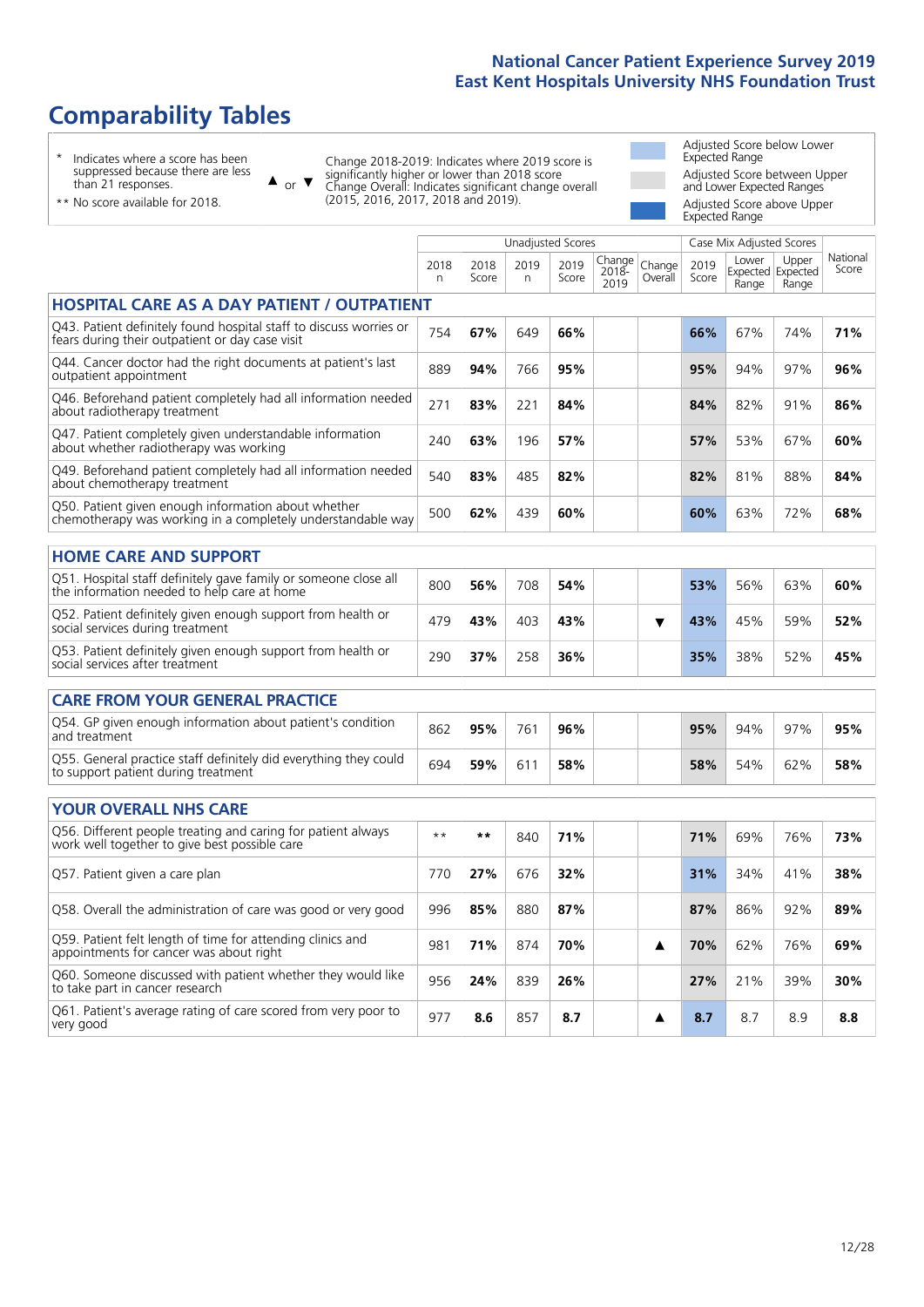# **Tumour Type Tables**

- \* Indicates where a score has been suppressed because there are less than 21 responses.
- n.a. Indicates that there were no respondents for that tumour group.

| <b>SEEING YOUR GP</b>                           |              |          |               |                   |                |                |                  |      | Tumour Group        |         |      |                 |                                                     |       |                |
|-------------------------------------------------|--------------|----------|---------------|-------------------|----------------|----------------|------------------|------|---------------------|---------|------|-----------------|-----------------------------------------------------|-------|----------------|
|                                                 |              | Brain    | <b>Breast</b> | Colorectal<br>LGT | Gynaecological | Haematological | Head and<br>Neck | Lung | Prostate            | Sarcoma | Skin | Upper<br>Gastro | Irological                                          | Other | All<br>Cancers |
| Q1. Saw GP once or twice before being told they | <b>Trust</b> |          |               | 96% 80%           |                |                |                  |      | 82% 76% 74% 74% 85% |         |      |                 | 87% 67% 85% 71% 82%                                 |       |                |
| needed to go to hospital                        | National     | 59%      |               |                   |                |                |                  |      |                     |         |      |                 | 94% 75% 77% 67% 79% 71% 82% 71% 90% 74% 83% 74% 79% |       |                |
| Q2. Patient thought they were seen as soon as   | Trust        | $^\star$ |               | 88% 80%           |                |                |                  |      | 78% 89% 84% 89% 93% |         |      |                 | 76% 82% 89% 75% 85%                                 |       |                |
| necessary                                       | National l   | 79%      |               |                   |                |                |                  |      |                     |         |      |                 | 89% 83% 81% 82% 81% 84% 86% 69% 85% 79% 85% 79% 84% |       |                |

#### **DIAGNOSTIC TESTS** Tumour Group

|                                                   |                                                                  | Brain    | <b>Breast</b> | olorectal<br>LGT<br>Ü | Gynaecological | Haematological      | Head and<br>Neck    | Lung | Prostate | Sarcoma | Skin | Upper<br>Gastro | Irological           | Other | All<br>Cancers |
|---------------------------------------------------|------------------------------------------------------------------|----------|---------------|-----------------------|----------------|---------------------|---------------------|------|----------|---------|------|-----------------|----------------------|-------|----------------|
| Q5. Received all the information needed about     | <b>Trust</b>                                                     | $\star$  |               | 97% 94%               | 90%            |                     | 90% 96% 93% 99%     |      |          |         |      |                 | 93% 100% 96% 93% 94% |       |                |
| the test                                          | National                                                         | 93%      | 95%           | 95%                   | 93%            |                     | 95% 93% 95% 95% 93% |      |          |         | 96%  | 95%             | 95% 95% 95%          |       |                |
| Q6. The length of time waiting for the test to be | Trust                                                            | $^\star$ |               | 91% 83%               | 80%            | 88% 89% 93% 96%     |                     |      |          |         |      |                 | 89% 85% 89% 87% 88%  |       |                |
| done was about right                              | National 84% 91% 88% 86% 89% 88% 87% 87% 81% 87% 84% 87% 86% 88% |          |               |                       |                |                     |                     |      |          |         |      |                 |                      |       |                |
| Q7. Test results explained in completely          | Trust                                                            | $\star$  | 84%           | 79%                   |                | 76% 75% 79% 89% 83% |                     |      |          | $\star$ |      |                 | 82% 86% 69% 83% 81%  |       |                |
| understandable way                                | National 71% 83% 82% 77% 77% 79% 80% 80% 78% 84% 75% 80% 76% 80% |          |               |                       |                |                     |                     |      |          |         |      |                 |                      |       |                |

| <b>FINDING OUT WHAT WAS WRONG WITH YOU</b>        |              |         |               |                       |                |                     |                  |                 | <b>Tumour Group</b> |         |      |                 |                     |         |                |
|---------------------------------------------------|--------------|---------|---------------|-----------------------|----------------|---------------------|------------------|-----------------|---------------------|---------|------|-----------------|---------------------|---------|----------------|
|                                                   |              | Brain   | <b>Breast</b> | olorectal<br>LGT<br>Ū | Gynaecological | Haematologica       | Head and<br>Neck | Lung            | Prostate            | Sarcoma | Skin | Upper<br>Gastro | Jrological          | Other   | All<br>Cancers |
| Q10. Patient told they could bring a family       | <b>Trust</b> | $\star$ | 76%           | 75%                   | 49%            |                     |                  | 64% 64% 92%     | 80%                 | $\star$ | 59%  | 82%             | 65% 73%             |         | 72%            |
| member or friend when first told they had cancer  | National     | 85%     | 82%           | 82%                   |                | 71% 71%             | 71%              | 77%             | 79%                 | 73%     | 69%  |                 | 76% 73%             | 75%     | 77%            |
| Q11. Patient felt they were told sensitively that | Trust        | $\star$ | 94%           | 82%                   |                | 78% 81% 94% 86%     |                  |                 | 88%                 | $\ast$  | 96%  |                 | 76% 84%             | 78% 86% |                |
| they had cancer                                   | National     | 79%     |               | 89% 87%               |                | 82% 84% 87% 83% 86% |                  |                 |                     | 84%     |      |                 | 89% 81% 84% 83% 86% |         |                |
| Q12. Patient completely understood the            | Trust        | $\star$ | 77%           | 75%                   |                | 72% 51% 91% 86% 84% |                  |                 |                     | $\star$ | 78%  |                 | 69% 77% 65% 73%     |         |                |
| explanation of what was wrong                     | National     | 66%     | 77%           | 79%                   |                | 73% 60%             |                  | 78%   76%   79% |                     | 67%     | 80%  |                 | 70% 77%             | 70% 73% |                |
| Q13. Patient given easy to understand written     | Trust        | $\star$ | 79%           | 62%                   | 67%            |                     |                  | 68% 59% 69%     | 88%                 | $\star$ |      |                 | 89% 81% 76%         | 59%     | 73%            |
| information about the type of cancer they had     | National     | 66%     | 78%           | 73%                   |                | 71% 76% 69% 67% 83% |                  |                 |                     | 67%     | 84%  |                 | $ 67\% 74\% $       | 65%     | 74%            |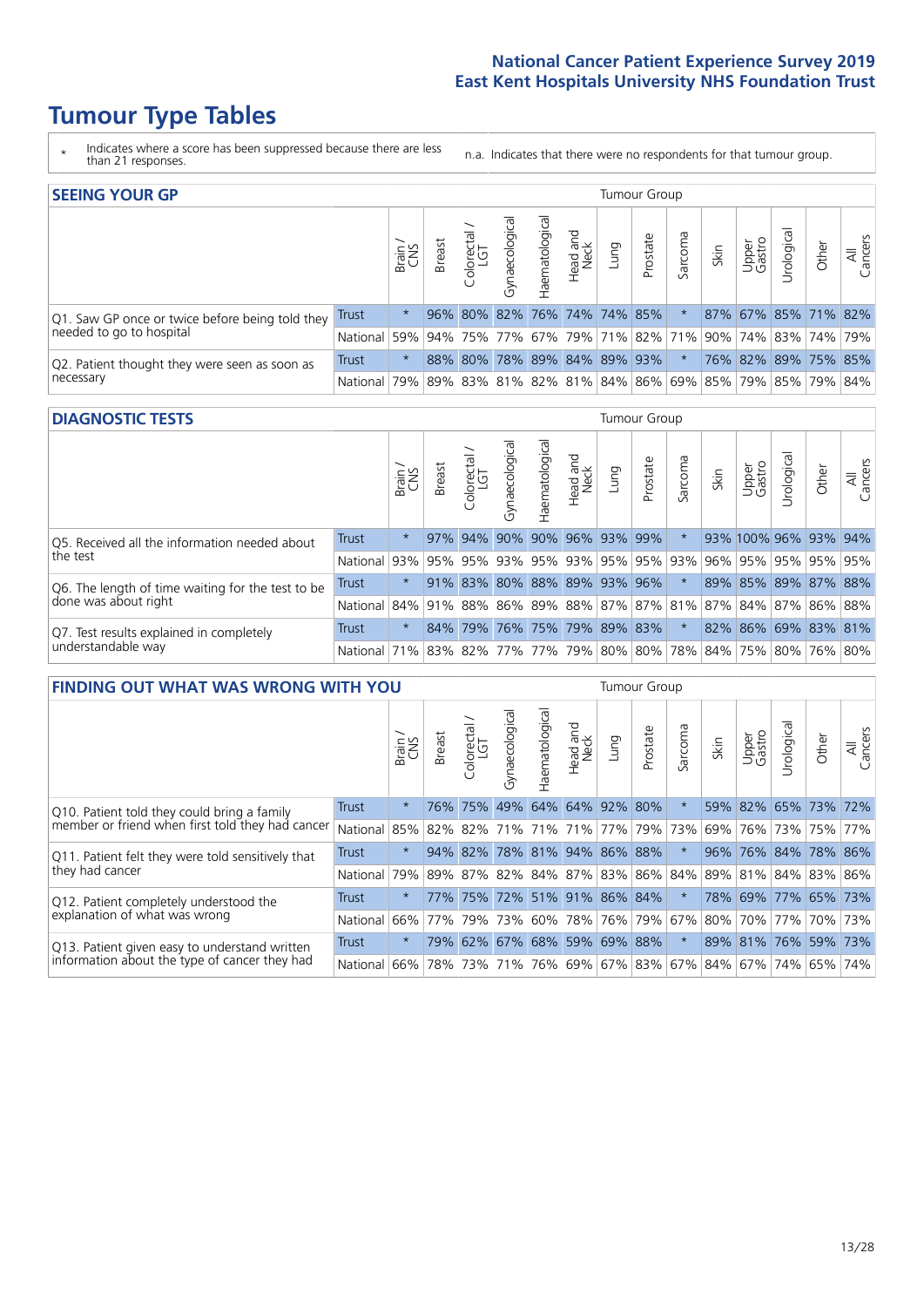# **Tumour Type Tables**

\* Indicates where a score has been suppressed because there are less than 21 responses.

n.a. Indicates that there were no respondents for that tumour group.

| <b>DECIDING THE BEST TREATMENT FOR YOU</b>         |              |         |               |            |                |                |                        |                             | <b>Tumour Group</b> |                                 |                 |                 |            |                     |                |
|----------------------------------------------------|--------------|---------|---------------|------------|----------------|----------------|------------------------|-----------------------------|---------------------|---------------------------------|-----------------|-----------------|------------|---------------------|----------------|
|                                                    |              | Brain   | <b>Breast</b> | Colorectal | Gynaecological | Haematological | ad and<br>Neck<br>Head | Lung                        | Prostate            | Sarcoma                         | Skin            | Upper<br>Gastro | Jrological | Other               | All<br>Cancers |
| Q14. Patient felt that treatment options were      | <b>Trust</b> | $\star$ | 82%           | 85%        | 90%            |                |                        | 82% 84% 90%                 | 88%                 | $\star$                         | 89%             | 81%             |            | 82% 83%             | 84%            |
| completely explained                               | National     | 85%     | 85%           | 85%        |                | 85% 82%        | 87%                    |                             | 84% 83%             | 83%                             | 89%             | 81%             | 83%        | 79% 83%             |                |
| Q15. Patient felt possible side effects were       | Trust        | $\star$ | 70%           | 74%        |                |                |                        | 75% 69% 80% 75% 82%         |                     |                                 | 77%             | 174%            |            | 70% 64% 72%         |                |
| definitely explained in an understandable way      | National     | 69%     | 74%           | 76%        |                | 75% 69%        | 73%                    |                             | 74% 73%             | 73%                             | 77%             | 72%             | 71%        | 70%                 | 73%            |
| Q16. Patient definitely given practical advice and | Trust        | $\star$ |               |            |                |                |                        | 58% 62% 66% 56% 63% 67% 64% |                     | $\ast$                          |                 |                 |            | 53% 81% 59% 58% 60% |                |
| support in dealing with side effects of treatment  | National     | 63%     | 70%           | 70%        |                |                |                        | 69% 65% 70% 69% 65%         |                     | 66%                             | 71 <sup>%</sup> |                 |            | 66% 63% 64% 67%     |                |
| Q17. Patient definitely told about side effects    | Trust        | $\star$ |               |            |                |                |                        | 50% 47% 60% 46% 50% 58% 63% |                     | $\ast$                          | 60%             |                 |            | 70% 58% 47% 53%     |                |
| that could affect them in the future               | National     | 62%     | 57%           | 59%        |                | 56% 51%        | 64%                    |                             | 56% 66%             | 54%                             | 66%             | 53%             |            | 56% 52%             | 57%            |
| Q18. Patient definitely involved as much as they   | Trust        | $\star$ | 80%           |            |                |                |                        | 73% 81% 81% 78% 93% 88%     |                     | $\star$                         | 90%             |                 |            | 83% 84% 84% 82%     |                |
| wanted in decisions about care and treatment       | National     | 79%     |               |            |                |                |                        |                             |                     | 81% 83% 81% 80% 81% 81% 84% 81% | 87%             | 79%             |            | 79% 78% 81%         |                |

#### **CLINICAL NURSE SPECIALIST (CNS)** Tumour Group

|                                             |              | Brain   | <b>Breast</b>   | olorectal.<br>LGT<br>Ü | aecologica<br>Š | $\overline{\sigma}$<br>Ü<br>Haematologi | Head and<br>Neck    | Lung | Prostate | Sarcoma | Skin | Upper<br>Gastro                                                             | $\sigma$<br>rologica | Other       | All<br>ancers<br>Ü |
|---------------------------------------------|--------------|---------|-----------------|------------------------|-----------------|-----------------------------------------|---------------------|------|----------|---------|------|-----------------------------------------------------------------------------|----------------------|-------------|--------------------|
| Q19. Patient given the name of a CNS who    | <b>Trust</b> | $\star$ |                 | 96% 89%                | 90%             |                                         | 85% 79% 81% 96%     |      |          |         |      | 100% 85%                                                                    |                      | 86% 75% 90% |                    |
| would support them through their treatment  | National     |         |                 |                        |                 |                                         |                     |      |          |         |      | 95% 95% 92% 95% 92% 91% 94% 91% 91% 91% 92% 85% 89%                         |                      |             | 92%                |
| Q20. Patient found it very or quite easy to | Trust        | $\star$ |                 | 79% 69%                |                 |                                         | 77% 78% 81% 62% 81% |      |          | $\star$ | 82%  | $\star$                                                                     |                      | 61% 71% 75% |                    |
| contact their CNS                           | National     |         | 86% 84% 88% 85% |                        |                 |                                         |                     |      |          |         |      | 87% 86% 86% 80% 86% 90% 85%                                                 |                      | 83% 83%     | 85%                |
| Q21. Patient got understandable answers to  | Trust        | $\star$ |                 | 85% 75%                | 80%             | 76%                                     | $\star$             |      | 79% 84%  | $\ast$  | 96%  | $\star$                                                                     |                      | 83% 84%     | 82%                |
| important questions all or most of the time | National     |         |                 |                        |                 |                                         |                     |      |          |         |      | 82%   87%   89%   86%   89%   88%   86%   87%   87%   93%   86%   87%   86% |                      |             | 87%                |

| <b>SUPPORT FOR PEOPLE WITH CANCER</b>                                                             |          |         |               |            |                |                |                        |             | Tumour Group |                  |      |                 |            |         |                |
|---------------------------------------------------------------------------------------------------|----------|---------|---------------|------------|----------------|----------------|------------------------|-------------|--------------|------------------|------|-----------------|------------|---------|----------------|
|                                                                                                   |          | Brain   | <b>Breast</b> | Colorectal | Gynaecological | Haematological | ad and<br>Neck<br>Head | <b>Dung</b> | Prostate     | arcoma<br>$\sim$ | Skin | Upper<br>Gastro | Jrological | Other   | All<br>Cancers |
| Q22. Hospital staff gave information about<br>support or self-help groups for people with         | Trust    | $\star$ | 87%           | 81%        | 77%            | 78%            | 78%                    | 84%         | 89%          | 大                | 78%  | 80%             | 87%        | 75% 83% |                |
| cancer                                                                                            | National | 92%     | 92%           | 88%        | 87%            | 86%            | 88% 87% 91%            |             |              | 86%              | 90%  | 88%             | 81%        | 83%     | 88%            |
| Q23. Hospital staff discussed or gave information<br>about the impact cancer could have on day to | Trust    | $\star$ | 80%           | 69%        | 72%            |                | 78% 81%                | 86%         | 92%          | $\star$          | 71%  | 85%             | 85%        | 80%     | 80%            |
| day activities                                                                                    | National | 84%     |               | 86% 85%    | 82%            | 84%            | 84%                    | 83% 88% 81% |              |                  | 86%  | 83%             | 78%        | 79%     | 84%            |
| Q24. Hospital staff gave information on getting                                                   | Trust    | $\star$ |               | 56% 41%    |                | 62% 42%        | $\star$                |             | 66% 38%      | $\star$          | 43%  | $\star$         | $^\star$   | $56\%$  | 52%            |
| financial help or possible benefits                                                               | National | 78%     |               | 68% 61%    |                | 66% 61%        | 67%                    |             | 72% 55%      | 64%              | 60%  | 64%             | 47%        | 59%     | 63%            |
| Q25. Hospital staff told patient they could get                                                   | Trust    | $\star$ |               | 78% 88%    | $\star$        | 85%            | $\ast$                 | 84%         | 68%          | $\star$          | 62%  | $\star$         | $\star$    |         | 85% 80%        |
| free prescriptions                                                                                | National | 82%     |               | 81% 83%    | 79%            |                | 87% 84% 86% 80%        |             |              | 78%              | 71%  | 84%             | 73%        | 81%     | 82%            |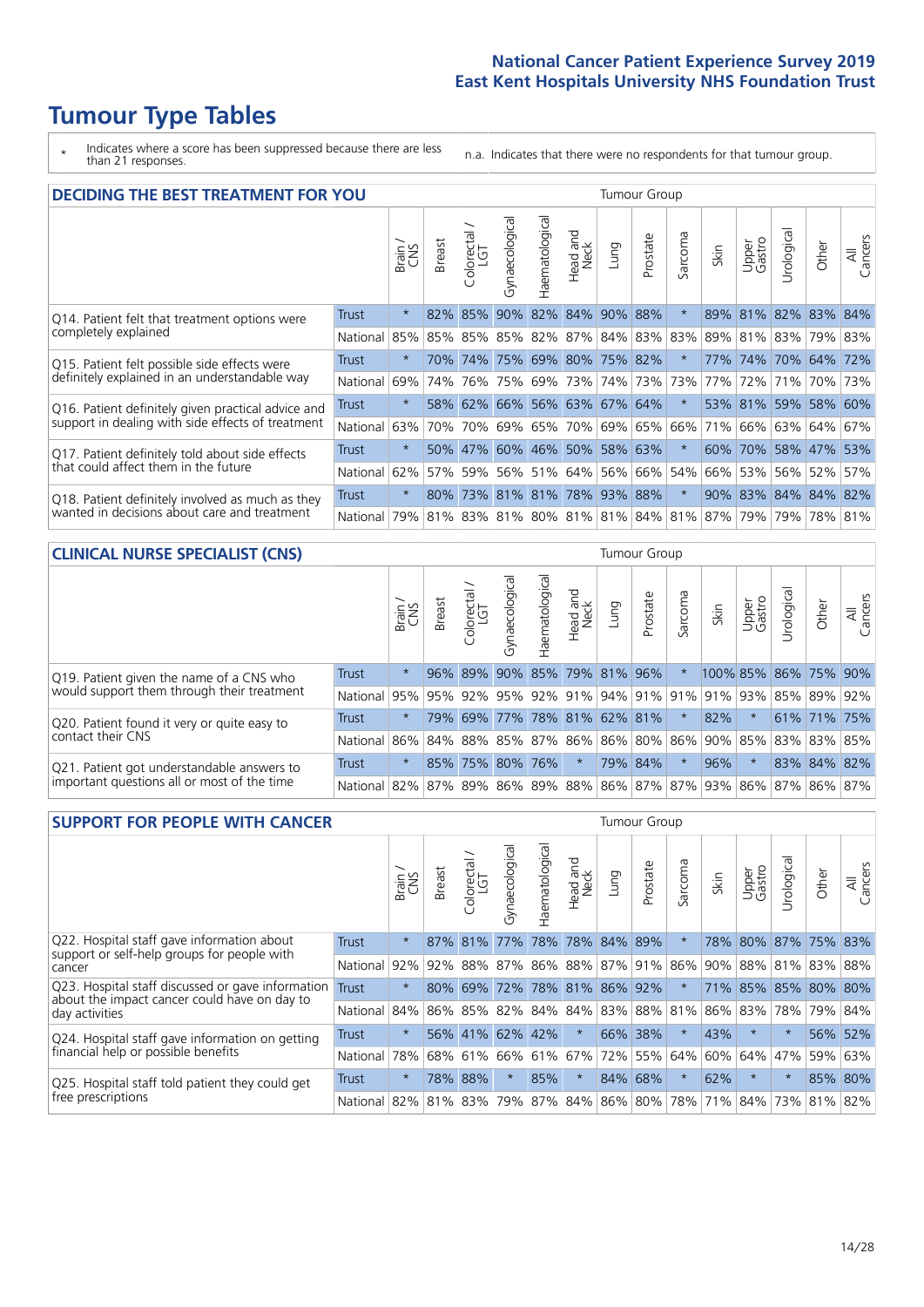# **Tumour Type Tables**

- \* Indicates where a score has been suppressed because there are less than 21 responses.
- n.a. Indicates that there were no respondents for that tumour group.

| <b>OPERATIONS</b>                                |              |         |       |                        |                                         |                |                         |          | Tumour Group |         |                 |                 |            |         |                |
|--------------------------------------------------|--------------|---------|-------|------------------------|-----------------------------------------|----------------|-------------------------|----------|--------------|---------|-----------------|-----------------|------------|---------|----------------|
|                                                  |              | Brain   | reast | iolorectal<br>LGT<br>Ü | ᠊ᢛ<br>haecologic<br>$\overline{\delta}$ | Haematological | ad and<br>Neck<br>Head  | Lung     | Prostate     | Sarcoma | Skin            | Upper<br>Gastro | Jrological | Other   | All<br>Cancers |
| Q27. Beforehand, patient had all the information | <b>Trust</b> | $\star$ |       | 96% 89%                | 98%                                     | *.             | 82%                     | $^\star$ | 97%          |         | 92%             |                 | 96%        | $\ast$  | 94%            |
| needed about the operation                       | National     | 96%     | 97%   | 96%                    | 96%                                     |                | 94% 96% 95% 97% 95% 96% |          |              |         |                 | $ 96\% $        |            | 95% 95% | 96%            |
| Q28. Afterwards, staff completely explained how  | <b>Trust</b> | $\star$ |       | 78% 72%                | 73%                                     | $\ast$         | 77%                     | $^\star$ | 84%          |         | 86%             | $\star$         | 82%        | $\star$ | 78%            |
| operation had gone in understandable way         | National     | 76%     | 79%   | 83%                    |                                         |                | 79%   78%   79%         |          |              |         | 79% 78% 80% 82% | 79%             |            | 76% 77% | 79%            |

#### **HOSPITAL CARE AS AN INPATIENT** Tumour Group

|                                                                                                  |              | Brain<br>CNS | <b>Breast</b> | Colorectal /<br>LGT | Gynaecological      | Haematological | Head and<br>Neck | Lung    | Prostate | Sarcoma | Skin        | Upper<br>Gastro | Urological                                      | Other   | All<br>Cancers |
|--------------------------------------------------------------------------------------------------|--------------|--------------|---------------|---------------------|---------------------|----------------|------------------|---------|----------|---------|-------------|-----------------|-------------------------------------------------|---------|----------------|
| Q30. Hospital staff didn't talk in front of patient                                              | <b>Trust</b> | $\star$      | 87%           |                     | 79% 85% 87%         |                | $\star$          | $\star$ | 93%      | $\star$ | $\star$     | $\star$         | 79%                                             | $\star$ | 84%            |
| as if patient wasn't there                                                                       | National     | 81%          | 86%           | 81% 83%             |                     | 84%            | 83% 81%          |         | 88%      | 86%     | 86%         | 81%             | 83%                                             | 82%     | 84%            |
| Q31. Patient had confidence and trust in all                                                     | <b>Trust</b> | $\star$      |               | 87% 83%             | 80%                 | 173%           | $\star$          | $\star$ | 90%      | $\star$ | $\star$     |                 | 85%                                             | $\star$ | 83%            |
| doctors treating them                                                                            | National 82% |              |               |                     | 83% 85% 83% 82%     |                | 87% 83%          |         | 89%      | 86%     | 85%         | 81%             | 85%                                             | 80%     | 84%            |
| Q32. Patient's family or someone close definitely                                                | <b>Trust</b> | $\star$      |               | 64% 61% 67%         |                     | 73%            | $\ast$           | $\star$ | 76%      | $\star$ | $\star$     | $\star$         | 79%                                             | $\star$ | 71%            |
| felt able to talk to a doctor                                                                    | National 67% |              |               | 72% 73%             | 72%                 | 74%            | 75%              | 74%     | 72%      | 71%     | 74%         | 73%             | 71%                                             | 69%     | 72%            |
| O33. Patient had confidence and trust in all the                                                 | <b>Trust</b> | $\star$      |               |                     | 69% 72% 63% 83%     |                | $\star$          | $\star$ | 76%      | $\star$ | $\star$     | $\star$         | 70%                                             | $\star$ | 72%            |
| ward nurses treating them                                                                        | National     | 72%          | 73%           | 72%                 | 71%                 | 77%            | 75%              | 77%     | 79%      | 74%     | 75%         | 73%             |                                                 | 77% 69% | 74%            |
| Q34. Patient thought there were always or nearly                                                 | <b>Trust</b> | $\star$      |               | 49% 53% 39%         |                     | 60%            | $\star$          | $\star$ | 60%      | $\star$ | $\star$     | $\star$         | 65%                                             | $\star$ | 53%            |
| always enough nurses on duty to care for them                                                    | National     | 68%          | 64%           | 62%                 | 63%                 | 63%            | 65%              | 68%     | 72%      | 65%     | 70%         | 65%             | 66%                                             | 60%     | 64%            |
| Q35. All hospital staff asked patient what name<br>they prefer to be called by                   | Trust        | $\star$      |               |                     | 55% 73% 46% 73%     |                | $\star$          | $\star$ | 62%      | $\star$ | $\star$     | $\star$         | 63%                                             | $\star$ | 63%            |
|                                                                                                  | National 68% |              | 62%           | 74% 65%             |                     | 72%            | 71%              | 76%     | 72%      | 74%     | 70%         | 78%             | 76% 69%                                         |         | 71%            |
| Q36. Patient always given enough privacy when                                                    | Trust        | $\star$      |               | 78% 79%             | 78%                 | 74%            | $\star$          | $\star$ | 83%      | $\star$ | $\star$     | $\star$         | 88%                                             | $\star$ | 80%            |
| discussing condition or treatment                                                                | National     | 78%          |               |                     | 84% 85% 81% 86% 87% |                |                  | 84%     | 88%      | 84%     | 84%         | 84%             | 85%                                             | 82%     | 85%            |
| Q37. Patient definitely found hospital staff to                                                  | <b>Trust</b> | $\star$      | 45%           |                     | 46% 28% 43%         |                | $\star$          | $\star$ | $\star$  | $\star$ | $\star$     | $\star$         | 42%                                             | $\star$ | 42%            |
| discuss worries or fears during their inpatient visit                                            | National     | 45%          |               |                     | 51% 55% 51%         |                | 56% 52%          | 49%     | 53%      |         | 54% 51% 53% |                 | 49%                                             | 46%     | 52%            |
| Q38. Hospital staff definitely did everything they                                               | Trust        | $\star$      |               | 79% 84% 63%         |                     | 75%            | $\star$          | $\star$ | 84%      | $\star$ | $\star$     | $\star$         | 80%                                             | $\star$ | 81%            |
| could to help control pain                                                                       | National     | 85%          | 83%           | 84%                 | 82%                 | 82%            | 80%              | 84%     | 85%      | 83%     | 85%         | 82%             | 81%                                             | 82%     | 83%            |
| Q39. Patient always felt they were treated with                                                  | Trust        | $\star$      |               |                     | 84% 85% 65% 87%     |                | $\star$          | $\star$ | 88%      | $\star$ | $\star$     |                 | 90%                                             | $\star$ | 84%            |
| respect and dignity while in hospital                                                            | National 85% |              | 87%           | 87%                 |                     |                | 85% 89% 87% 88%  |         | 91%      | 89%     | 89%         | 88%             |                                                 | 90% 86% | 88%            |
| Q40. Patient given clear written information<br>about what should or should not do after leaving | <b>Trust</b> | $\star$      |               | 85% 77%             | 88%                 | 75%            | $\star$          | $\star$ | 92%      | $\star$ | $\star$     | $\star$         | 87%                                             | $\star$ | 84%            |
| hospital                                                                                         | National 80% |              | 89%           |                     | 86% 86%             | 83%            | 87% 82%          |         | 91%      | 85%     | 90% 82%     |                 | 87%                                             | 83%     | 86%            |
| Q41. Hospital staff told patient who to contact<br>if worried about condition or treatment after | <b>Trust</b> | $\star$      |               |                     | 92% 86% 95% 90%     |                | $\star$          | $\star$ | 95%      | $\star$ | $\star$     | $\star$         | 92%                                             | $\star$ | 91%            |
| leaving hospital                                                                                 | National 94% |              |               |                     |                     |                |                  |         |          |         |             |                 | 95% 95% 93% 96% 93% 92% 96% 94% 95% 92% 92% 93% |         | 94%            |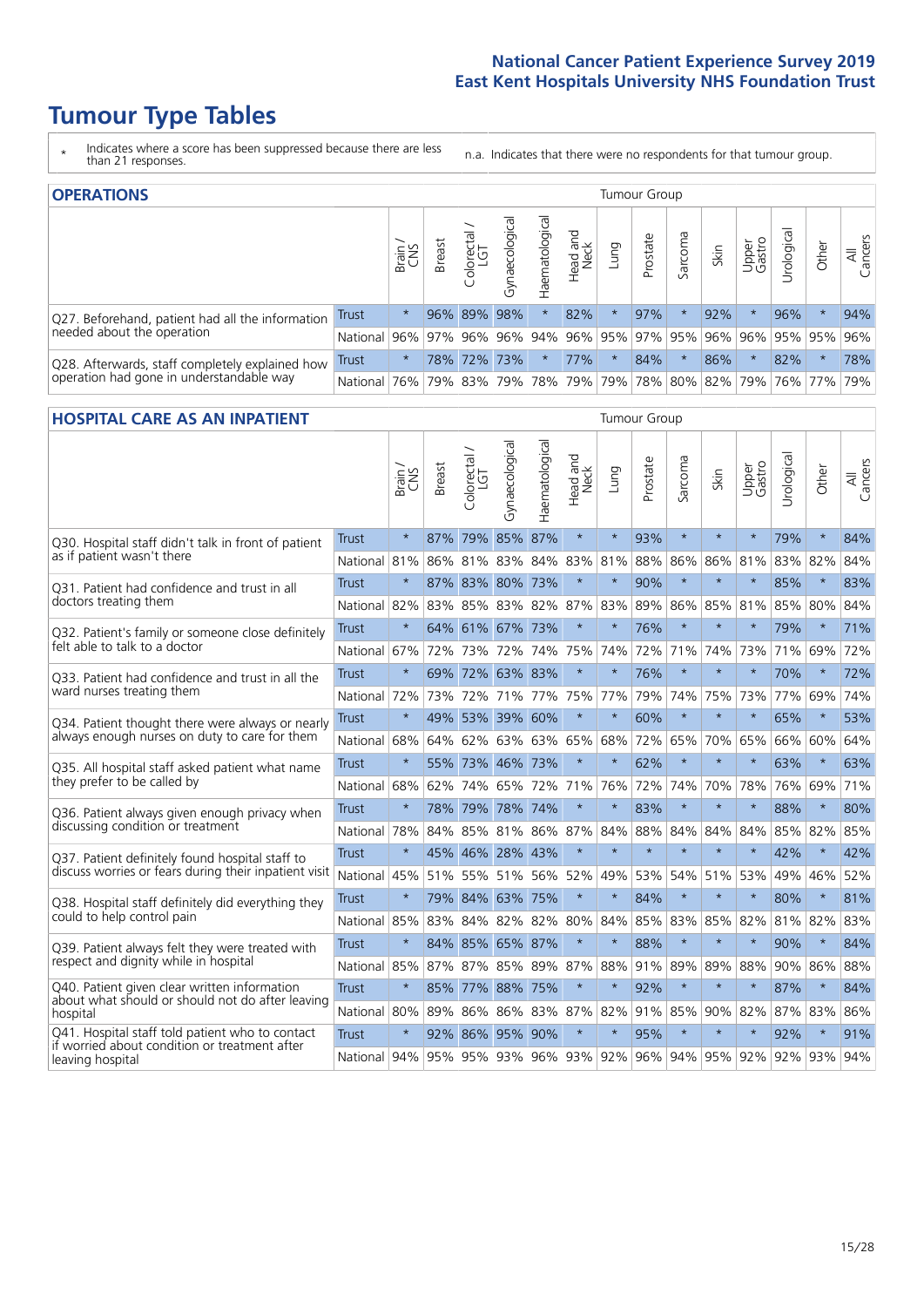# **Tumour Type Tables**

- \* Indicates where a score has been suppressed because there are less than 21 responses.
- n.a. Indicates that there were no respondents for that tumour group.

| <b>HOSPITAL CARE AS A DAY PATIENT / OUTPATIENT</b>                                                                       |              |         |               |                              |                   |                |                      |         |          | <b>Tumour Group</b>      |          |                 |            |         |                |  |  |
|--------------------------------------------------------------------------------------------------------------------------|--------------|---------|---------------|------------------------------|-------------------|----------------|----------------------|---------|----------|--------------------------|----------|-----------------|------------|---------|----------------|--|--|
|                                                                                                                          |              | Brain   | <b>Breast</b> | ー<br>olorectal /<br>LGT<br>Ū | Gynaecological    | Haematological | and<br>Neck<br>Head. | Lung    | Prostate | arcoma<br>$\overline{ }$ | Skin     | Upper<br>Gastro | Urological | Other   | All<br>Cancers |  |  |
| Q43. Patient definitely found hospital staff to<br>discuss worries or fears during their outpatient or<br>day case visit | Trust        | $\star$ | 61%           | 69%                          | 59%               | 66%            | 75%                  | 68%     | 76%      | $\star$                  | 62%      | 83%             | 72%        | 64%     | 66%            |  |  |
|                                                                                                                          | National     | 66%     | 68%           | 73%                          | 70%               | 73%            | 72%                  | 70%     | 74%      | 72%                      | 72%      | 71%             | 67%        | 68%     | 71%            |  |  |
| Q44. Cancer doctor had the right documents at<br>patient's last outpatient appointment                                   | Trust        | $\star$ | 97%           | 88%                          | 100% 96% 100% 96% |                |                      |         | 98%      | $\star$                  | 91%      | 96%             | 88%        | 92%     | 95%            |  |  |
|                                                                                                                          | National     | 94%     | 96%           | 96%                          |                   | 96% 97%        | 96%                  | 96%     | 96%      | 96%                      | 96%      | 94%             | 96%        | 95%     | 96%            |  |  |
| Q46. Beforehand patient completely had                                                                                   | Trust        | n.a.    | 84%           | $\star$                      |                   |                | $\star$              | $\star$ | $\star$  | 大                        |          |                 | $\star$    | $\ast$  | 84%            |  |  |
| all information needed about radiotherapy<br>treatment                                                                   | National     | 91%     | 88%           | 83%                          | 88%               | 84%            |                      | 86% 86% | 88%      | 88%                      | 84%      | 86%             | 83%        | 84%     | 86%            |  |  |
| Q47. Patient completely given understandable                                                                             | Trust        | n.a.    | 57%           | $\star$                      | $\star$           | $\star$        | $\star$              | $\star$ | $\star$  | $\star$                  | $\star$  | $\star$         | $\star$    | $\star$ | 57%            |  |  |
| information about whether radiotherapy was<br>working                                                                    | National     | 56%     | 60%           | 57%                          | 61%               | 62%            | 63%                  | 59%     | 60%      | 67%                      | 57%      | 52%             | 59%        | 59%     | 60%            |  |  |
| Q49. Beforehand patient completely had all                                                                               | <b>Trust</b> | $\star$ | 74%           | 88%                          | 92%               | 84%            | $\star$              | 77%     | 85%      | $\star$                  | $\star$  | 92%             | $\star$    | 73%     | 82%            |  |  |
| information needed about chemotherapy<br>treatment                                                                       | National     | 80%     | 82%           | 86%                          | 87%               | 85%            | 79%                  | 84%     | 86%      | 86%                      | 90%      | 84%             | 85%        | 85%     | 84%            |  |  |
| Q50. Patient given enough information about<br>whether chemotherapy was working in a<br>completely understandable way    | Trust        | $\star$ | 49%           | 55%                          | 75%               | 55%            | $\star$              |         | 68% 75%  | $\star$                  | $^\star$ | 59%             | $^\star$   | 65%     | 60%            |  |  |
|                                                                                                                          | National     | 54%     | 62%           | 64%                          | 68%               | 75%            | 57%                  | 67%     | 66%      | 71%                      | 79%      | 61%             | 68%        | 69%     | 68%            |  |  |

#### **HOME CARE AND SUPPORT** Tumour Group

|              | Brain   | <b>Breast</b> | Colorectal<br>LGT | त्त<br>Gynaecologic              | Haematological | Head and<br>Neck | Dung                       | Prostate | Sarcoma                                               | Skin    | Upper<br>Gastro | Urological                                 | Other      | All<br>Cancers                                                           |
|--------------|---------|---------------|-------------------|----------------------------------|----------------|------------------|----------------------------|----------|-------------------------------------------------------|---------|-----------------|--------------------------------------------|------------|--------------------------------------------------------------------------|
| <b>Trust</b> | $\star$ | 50%           | 44%               |                                  |                |                  |                            |          |                                                       | 62%     |                 |                                            |            | 54%                                                                      |
| National     |         |               |                   |                                  |                |                  |                            |          |                                                       |         |                 |                                            |            |                                                                          |
| Trust        | $\star$ |               |                   |                                  |                | $\ast$           |                            |          |                                                       | $\star$ |                 |                                            |            |                                                                          |
| National     |         |               |                   |                                  |                |                  |                            |          |                                                       |         |                 |                                            |            | 52%                                                                      |
| Trust        | $\star$ |               |                   | $\star$                          | 28%            | $\star$          | $\star$                    | $\star$  |                                                       | $\star$ | $\star$         | $\star$                                    | $\star$    | 36%                                                                      |
|              |         |               |                   | 39%                              |                |                  |                            |          |                                                       |         |                 |                                            |            | 45%                                                                      |
|              |         | National I    | 58%<br>42%<br>39% | 52%<br>60%<br>36% 33%<br>41% 53% | 57%<br>58% 63% |                  | 43% 45% 29% 34%<br>45% 51% |          | 49% 61% 53% 69%<br>50% 56%<br>59% 50%<br> 43% 56% 40% | 46%     | 48% 59%         | 57% 62% 67% 59% 61% 62% 65%<br>48% 53% 57% | 68%<br>47% | 63% 50%<br>60% 59% 55% 60%<br>57% 55% 43%<br>54% 48% 51%<br> 44% <br>44% |

| <b>CARE FROM YOUR GENERAL PRACTICE</b>                                                                     | <b>Tumour Group</b> |              |               |                   |                             |                |                  |      |                             |         |      |                 |                                                         |       |                |
|------------------------------------------------------------------------------------------------------------|---------------------|--------------|---------------|-------------------|-----------------------------|----------------|------------------|------|-----------------------------|---------|------|-----------------|---------------------------------------------------------|-------|----------------|
|                                                                                                            |                     | Brain<br>CNS | <b>Breast</b> | Colorectal<br>LGT | $\sigma$<br>Gynaecologic    | Haematological | Head and<br>Neck | Lung | Prostate                    | Sarcoma | Skin | Upper<br>Gastro | Urologica                                               | Other | All<br>Cancers |
| Q54. GP given enough information about<br>patient's condition and treatment                                | Trust               | $\star$      |               |                   | 98% 98% 91% 93% 85% 98% 96% |                |                  |      |                             |         |      |                 | 91% 96% 100% 92% 96%                                    |       |                |
|                                                                                                            | National l          | 91%          |               |                   |                             |                |                  |      |                             |         |      |                 | 96% 95% 95% 96% 94% 94% 96% 94% 96% 93% 93% 95% 94% 95% |       |                |
| Q55. General practice staff definitely did<br>everything they could to support patient during<br>treatment | <b>Trust</b>        | $\star$      |               |                   |                             |                |                  |      | 62% 54% 53% 51% 54% 51% 65% |         |      |                 | 52% 62% 71% 61% 58%                                     |       |                |
|                                                                                                            | National            | 55%          |               | 58% 59%           |                             |                |                  |      |                             |         |      |                 | 56% 56% 59% 56% 64% 56% 65% 59% 59% 55% 58%             |       |                |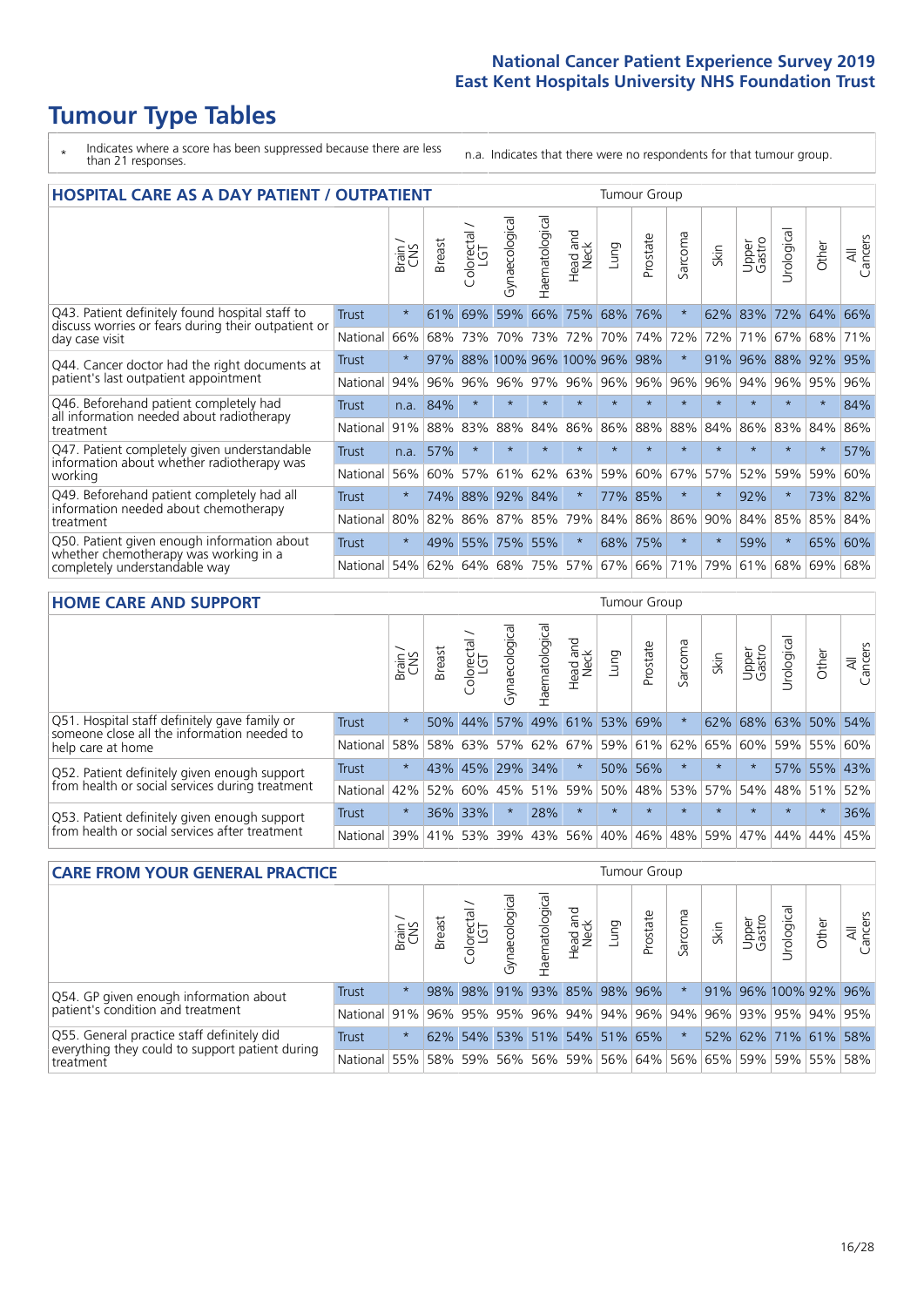# **Tumour Type Tables**

- \* Indicates where a score has been suppressed because there are less than 21 responses.
- n.a. Indicates that there were no respondents for that tumour group.

|  | <b>YOUR OVERALL NHS CARE</b> |  |  |
|--|------------------------------|--|--|
|--|------------------------------|--|--|

| <b>YOUR OVERALL NHS CARE</b>                                                                                     | <b>Tumour Group</b> |         |               |                     |                |                         |                         |         |          |                      |      |                 |               |                 |                |
|------------------------------------------------------------------------------------------------------------------|---------------------|---------|---------------|---------------------|----------------|-------------------------|-------------------------|---------|----------|----------------------|------|-----------------|---------------|-----------------|----------------|
|                                                                                                                  |                     | Brain   | <b>Breast</b> | Colorectal /<br>LGT | Gynaecological | Haematological          | aad and<br>Neck<br>Head | Lung    | Prostate | arcoma<br>$\sqrt{ }$ | Skin | Upper<br>Gastro | ී<br>Urologia | Other           | All<br>Cancers |
| Q56. Different people treating and caring for<br>patient always work well together to give best<br>possible care | Trust               | $\star$ | 70%           | 72%                 | 69%            | 70%                     | 77%                     | 78%     | 77%      | $\ast$               | 70%  | 67%             | 73%           | 66%             | 71%            |
|                                                                                                                  | National            | 60%     | 73%           | 73%                 | 69%            | 75%                     | 73%                     | 73%     | 75%      | 70%                  | 79%  | 69%             | 74%           | 68%             | 73%            |
| Q57. Patient given a care plan                                                                                   | Trust               | $\star$ | 27%           |                     |                | 36% 31% 23% 29% 38% 39% |                         |         |          | $\ast$               | 50%  | 48%             | 30% 32%       |                 | 32%            |
|                                                                                                                  | National            | 36%     | 41%           | 40%                 | 34%            | 36%                     | 39%                     | 36% 40% |          | 34%                  | 44%  |                 |               | 36% 33% 31%     | 38%            |
| Q58. Overall the administration of care was good                                                                 | Trust               | $\star$ | 88%           | 86%                 |                | 89% 84%                 | 91%                     | 91% 89% |          | $\ast$               | 82%  | 90%             | 86%           | 84%             | 87%            |
| or very good                                                                                                     | National            | 85%     | 90%           | 88%                 | 87%            | 91%                     | 90%                     | 90% 88% |          | 88%                  | 90%  |                 |               | 86% 85% 87%     | 89%            |
| Q59. Patient felt length of time for attending                                                                   | <b>Trust</b>        | $\star$ | 67%           | 69%                 | 77%            | 71% 90%                 |                         | 77% 72% |          | $\star$              | 60%  | 69%             | 70%           | 69%             | 70%            |
| clinics and appointments for cancer was about<br>right                                                           | National            | 58%     |               | 68% 73%             |                | 66% 66% 71%             |                         | 71% 76% |          | 68%                  | 73%  |                 |               | 66%   75%   64% | 69%            |
| Q60. Someone discussed with patient whether                                                                      | Trust               | $\star$ |               | 25% 24%             | 26% 41%        |                         | 7%                      | 22% 42% |          | $\ast$               | 17%  | 30%             | 10%           | 17%             | 26%            |
| they would like to take part in cancer research                                                                  | National            | 42%     | 30%           | 32%                 | 31%            | 33%                     | 21%                     | 34%     | 31%      | 36%                  | 20%  | 36%             | 21%           | 32%             | 30%            |
| Q61. Patient's average rating of care scored from<br>very poor to very good                                      | Trust               | $\star$ | 8.8           | 8.5                 | 8.6            | 8.5                     | 8.7                     | 8.8     | 9.0      | $\star$              | 8.5  | 8.4             | 8.8           | 8.8             | 8.7            |
|                                                                                                                  | National            | 8.6     | 8.9           | 8.8                 | 8.7            | 8.9                     | 8.8                     | 8.8     | 8.8      | 8.8                  | 8.9  | 8.7             | 8.7           | 8.7             | 8.8            |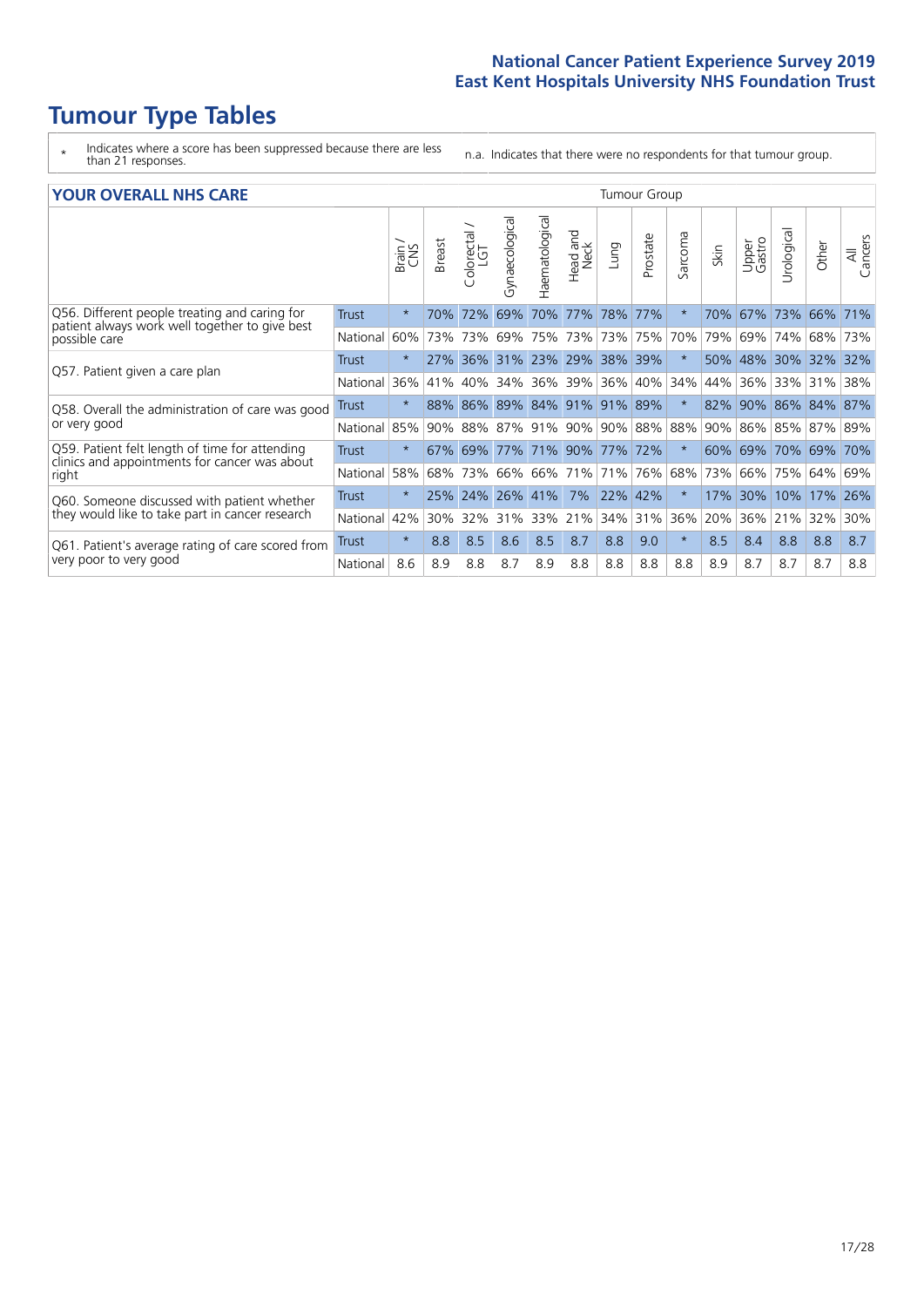### **Year on Year Charts**





#### **DIAGNOSTIC TESTS**





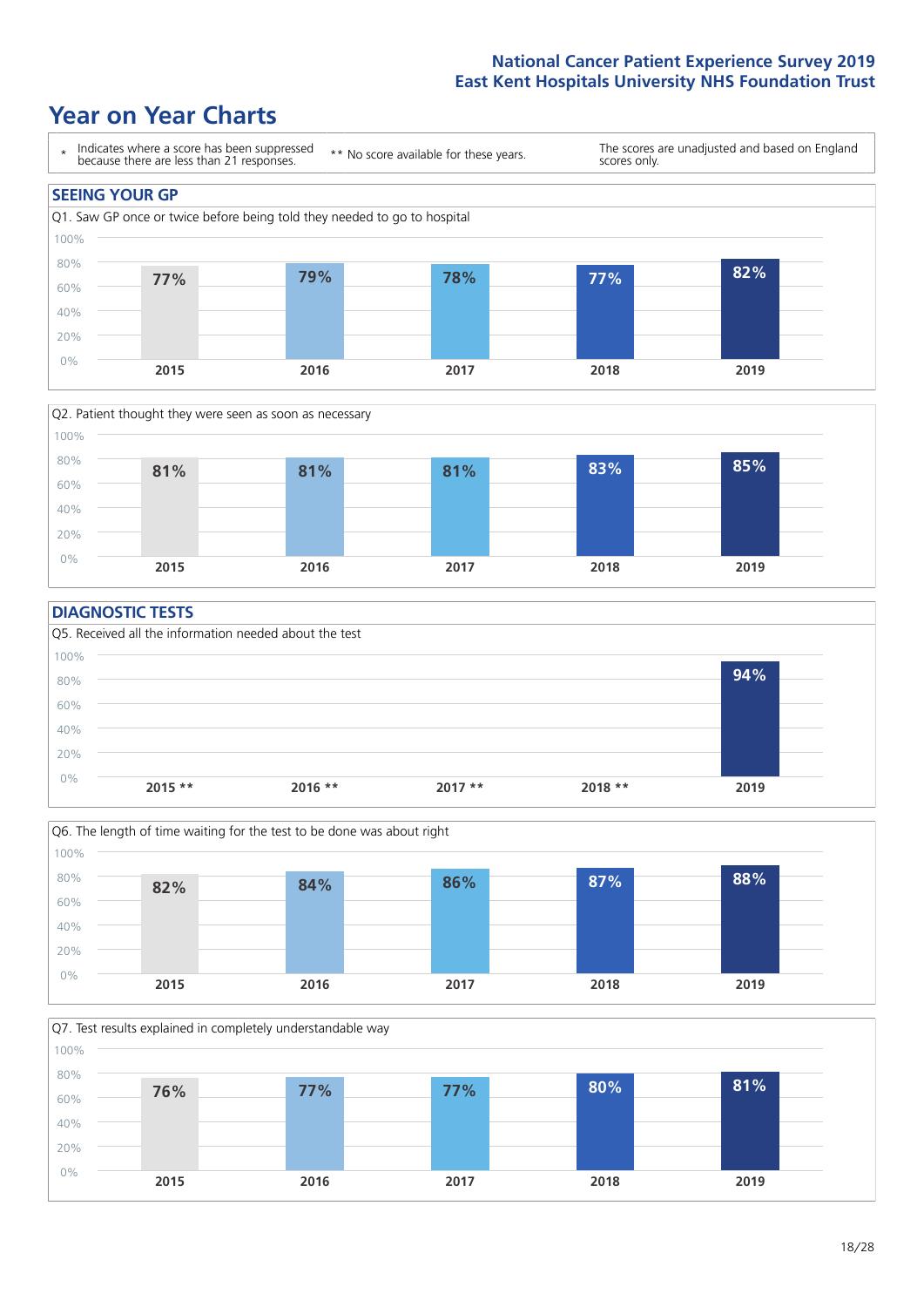







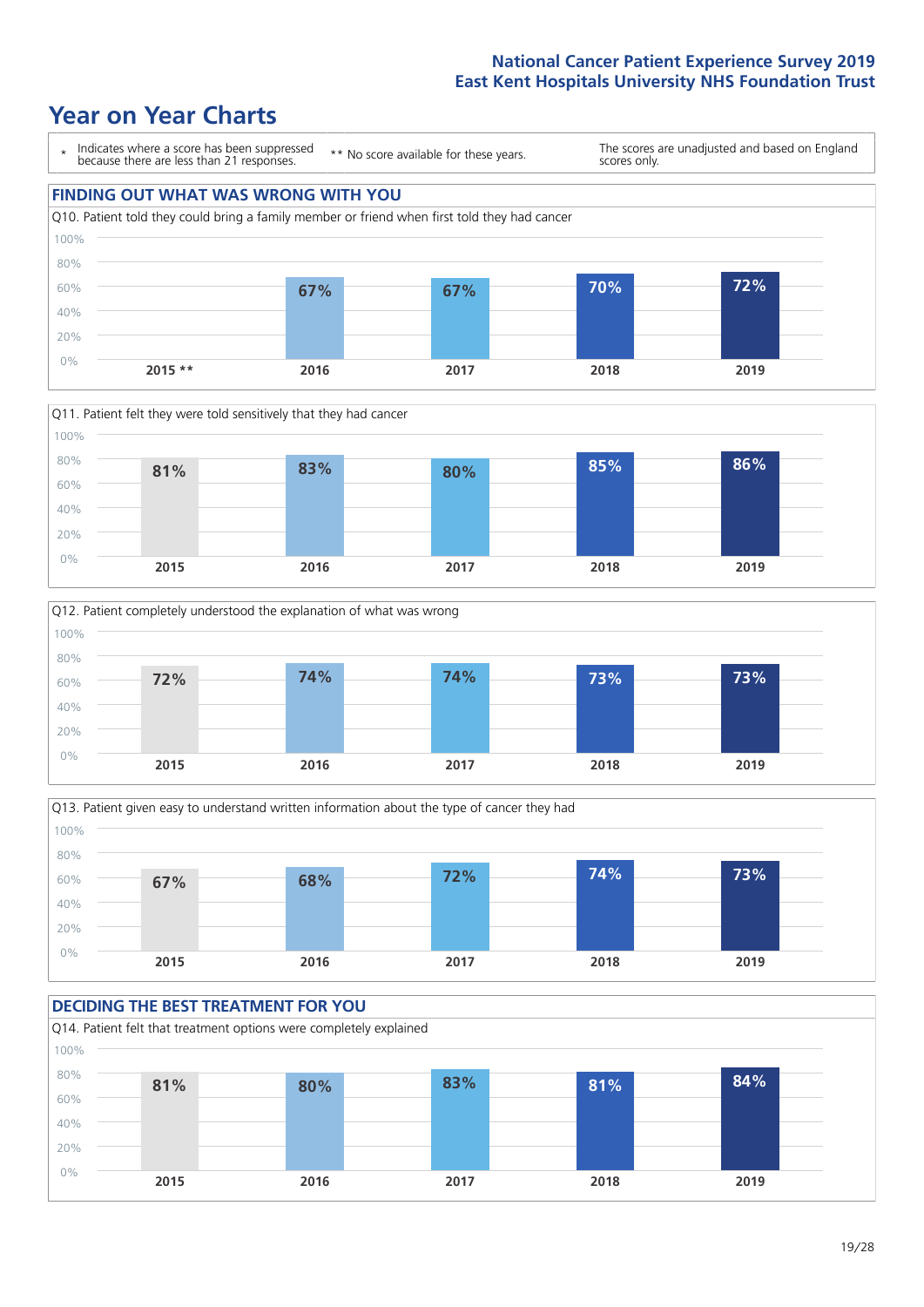





Q18. Patient definitely involved as much as they wanted in decisions about care and treatment  $0%$ 20% 40% 60% 80% 100% **2015 \*\* 2016 \*\* 2017 \*\* 2018 \*\* 2019 82%**

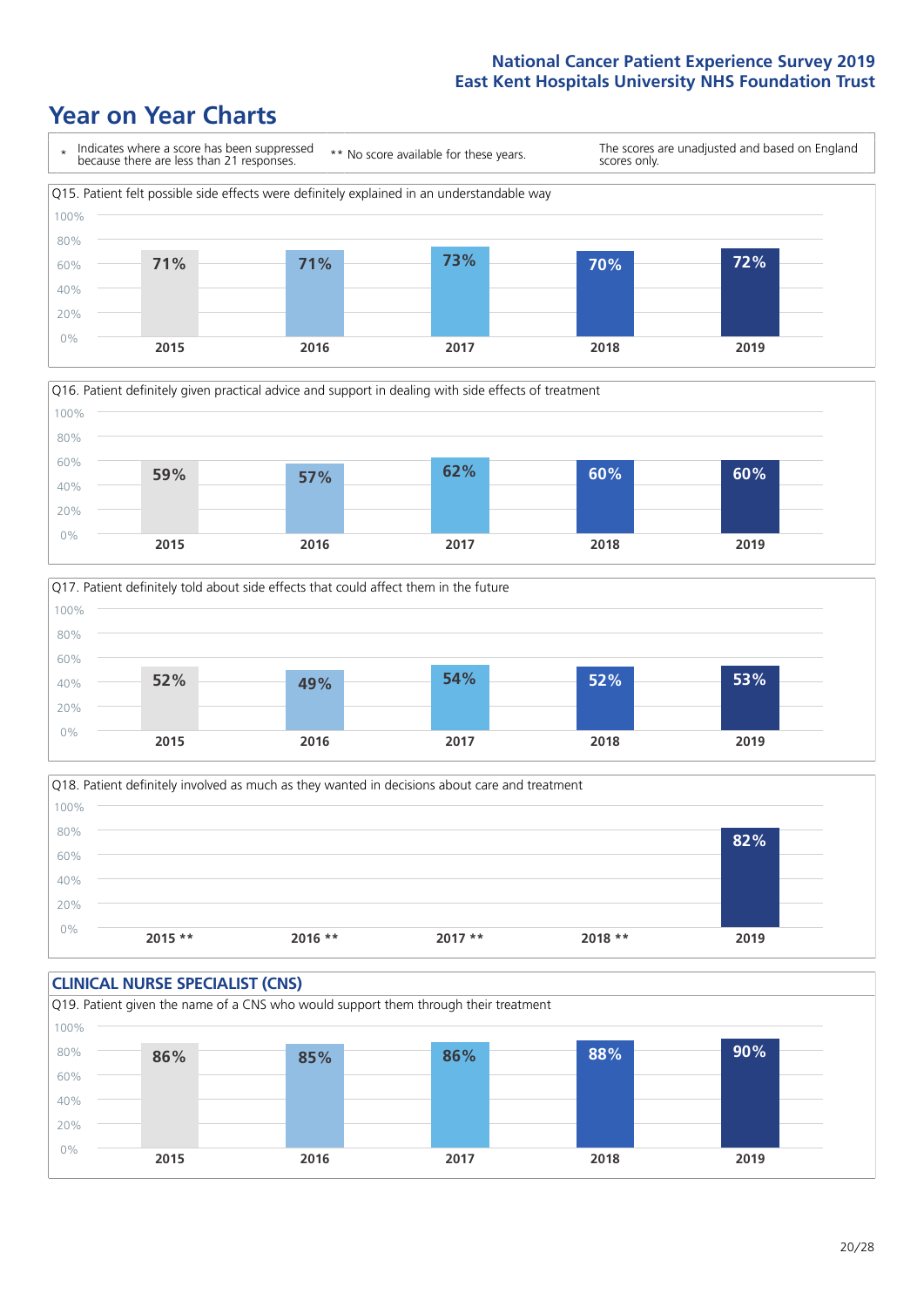









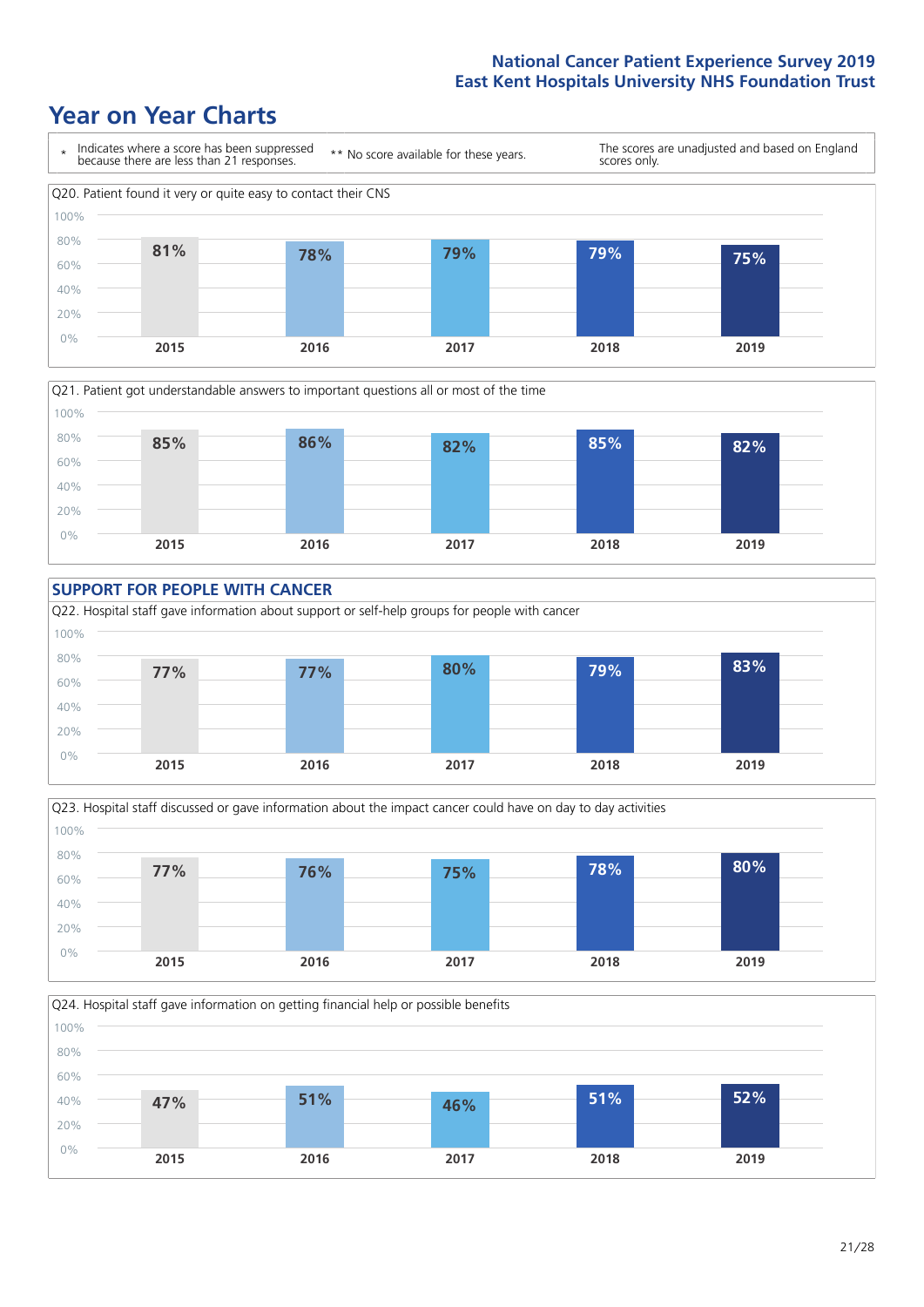### **Year on Year Charts**



#### **OPERATIONS**







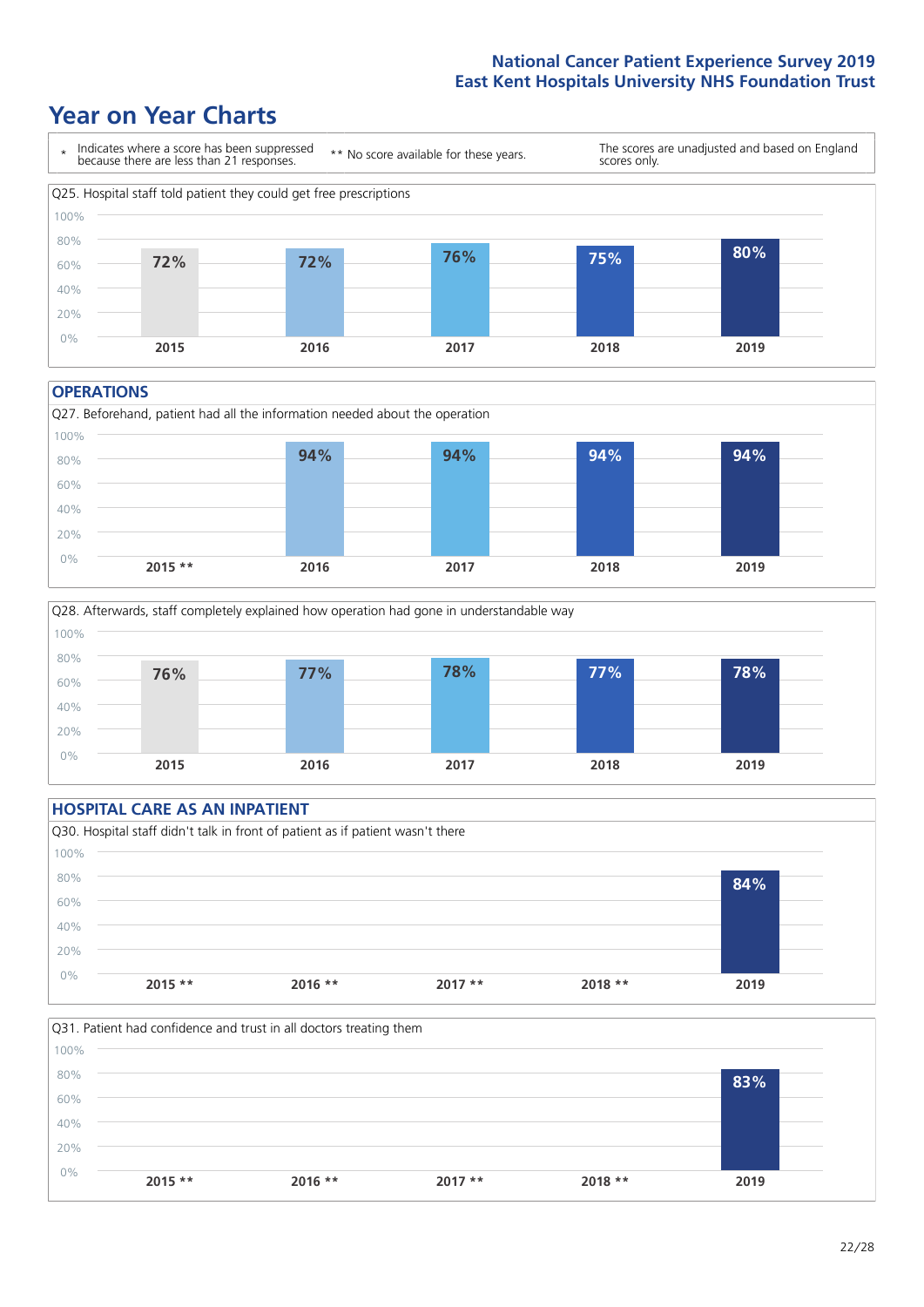







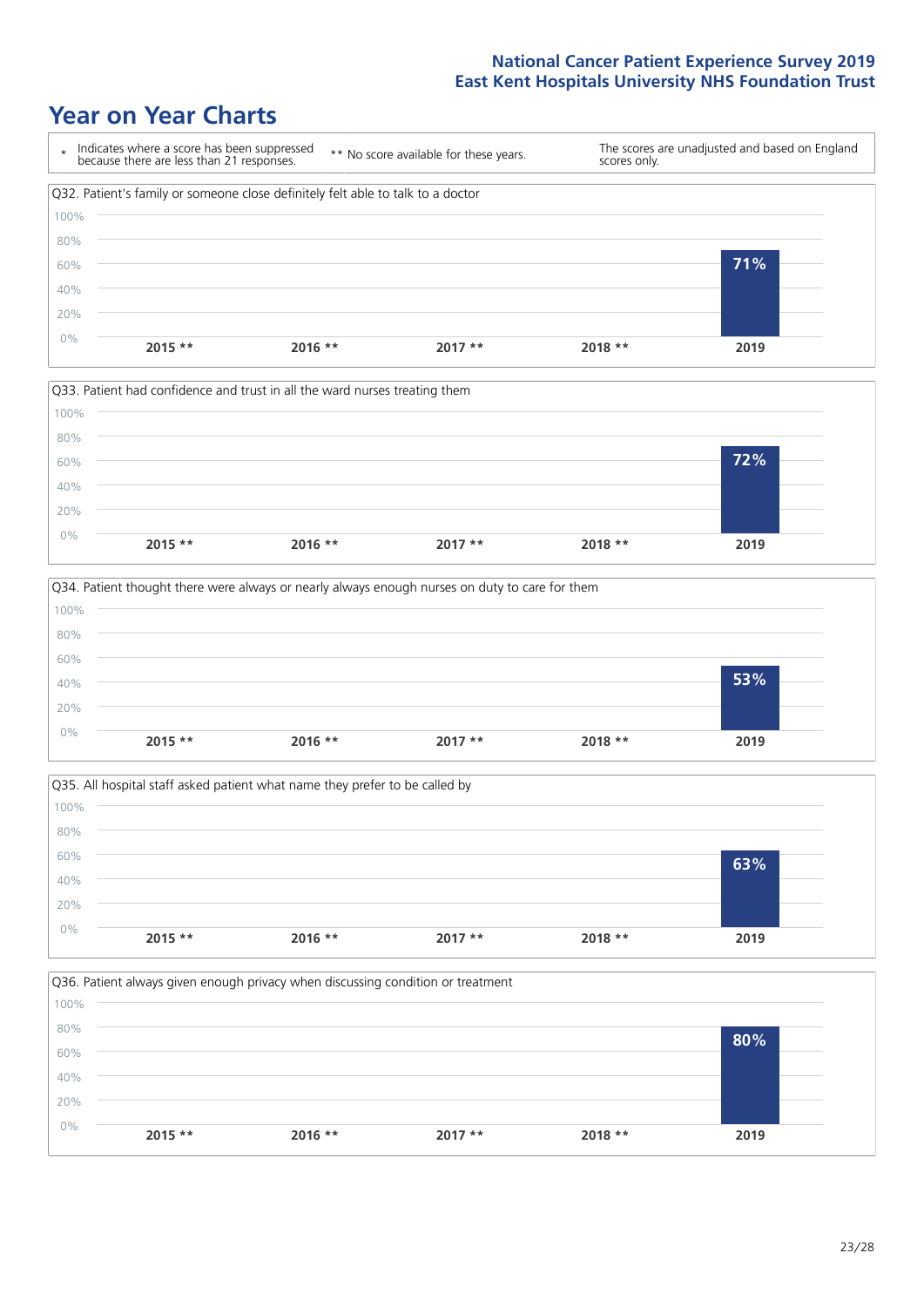







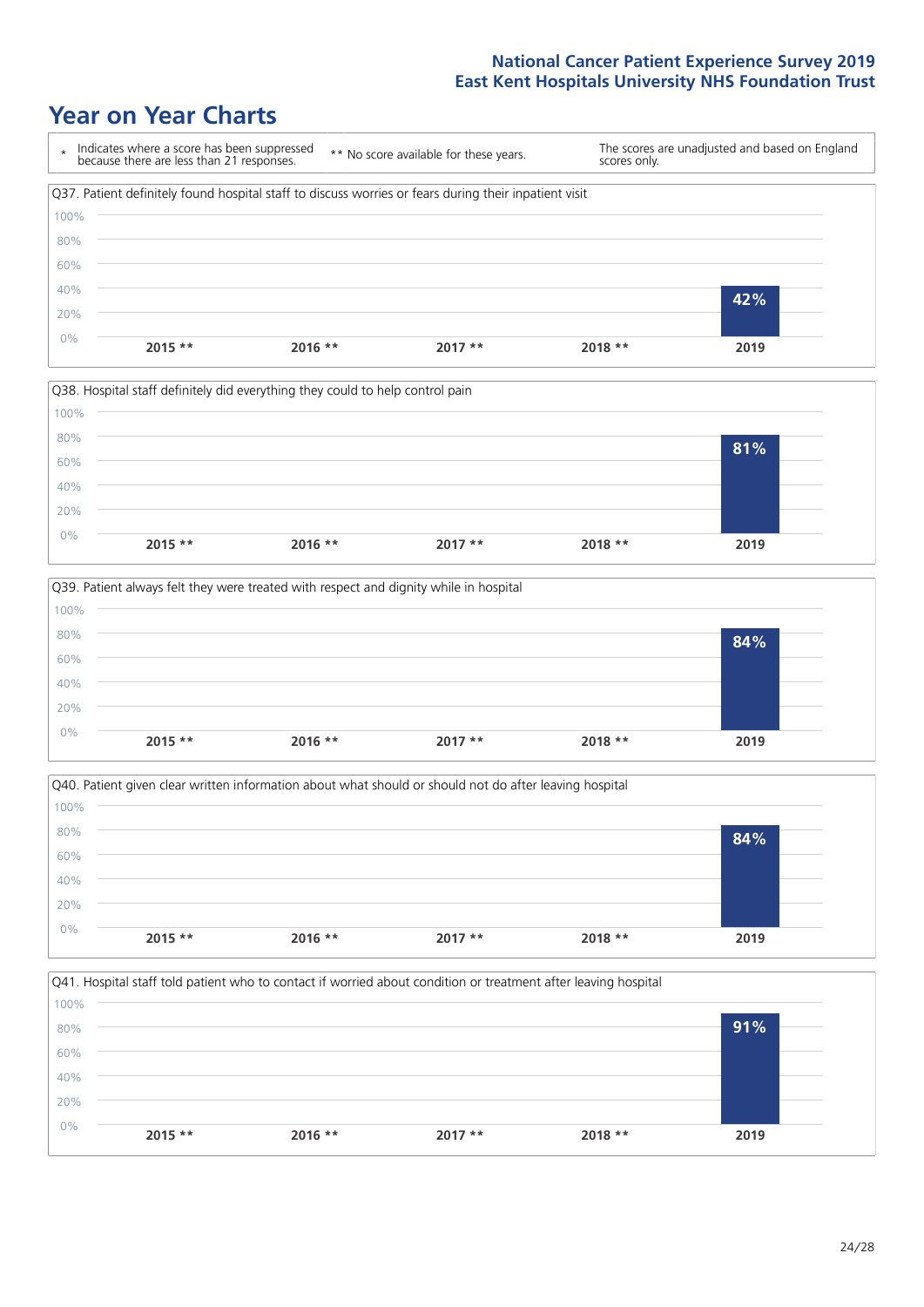







Q49. Beforehand patient completely had all information needed about chemotherapy treatment 100%

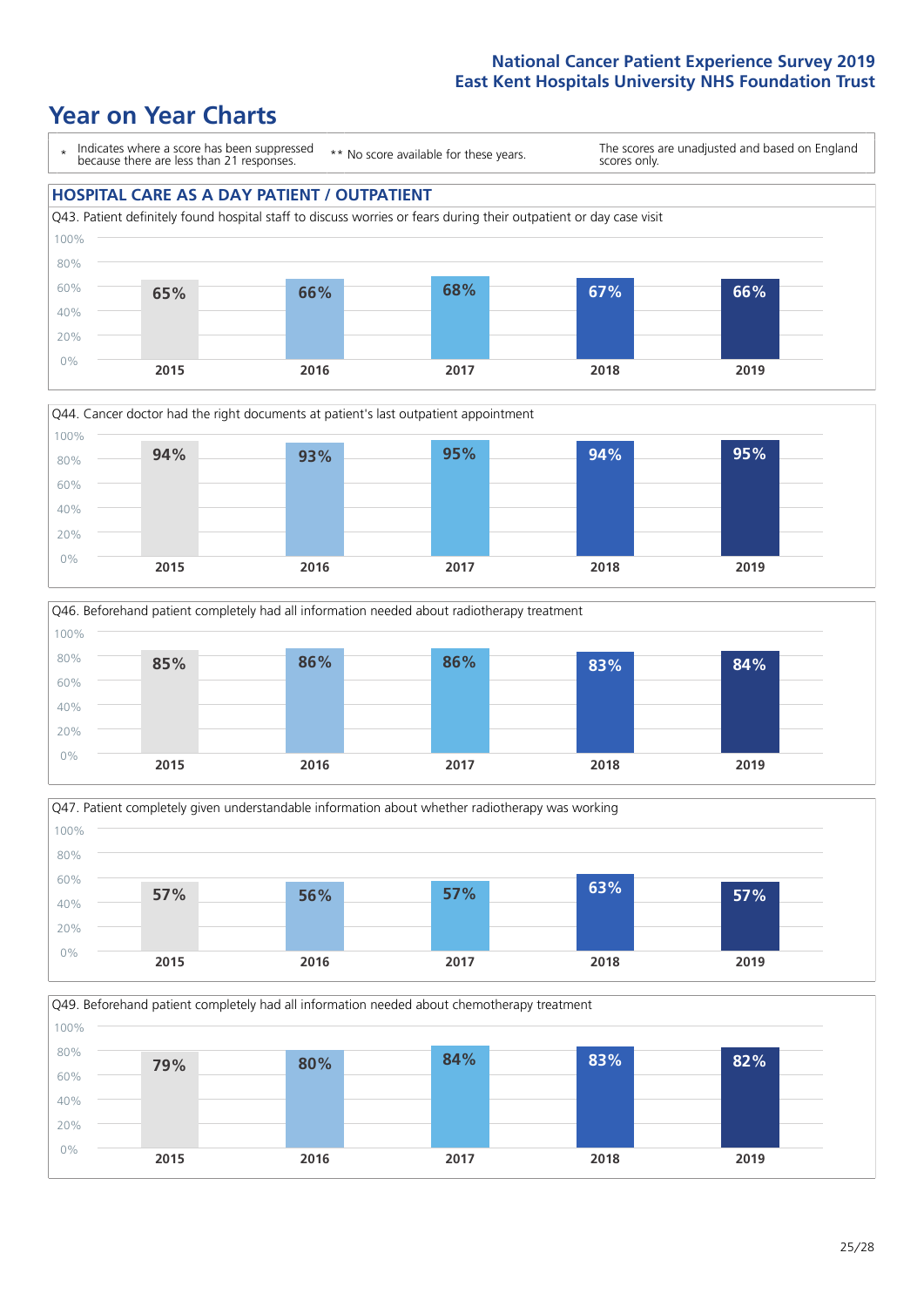### **Year on Year Charts**



#### **HOME CARE AND SUPPORT**







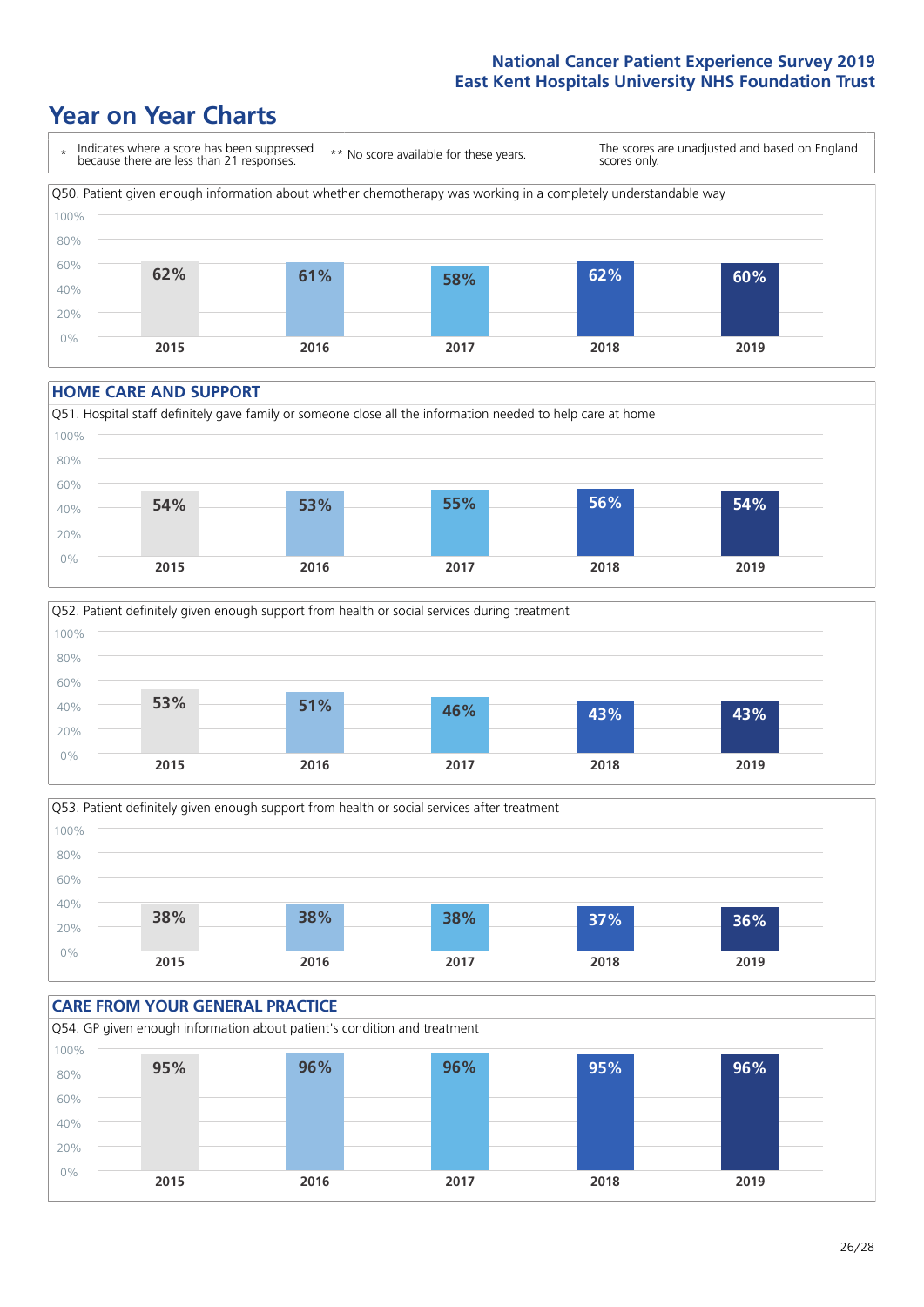### **Year on Year Charts**



#### **YOUR OVERALL NHS CARE**







Q59. Patient felt length of time for attending clinics and appointments for cancer was about right 100%